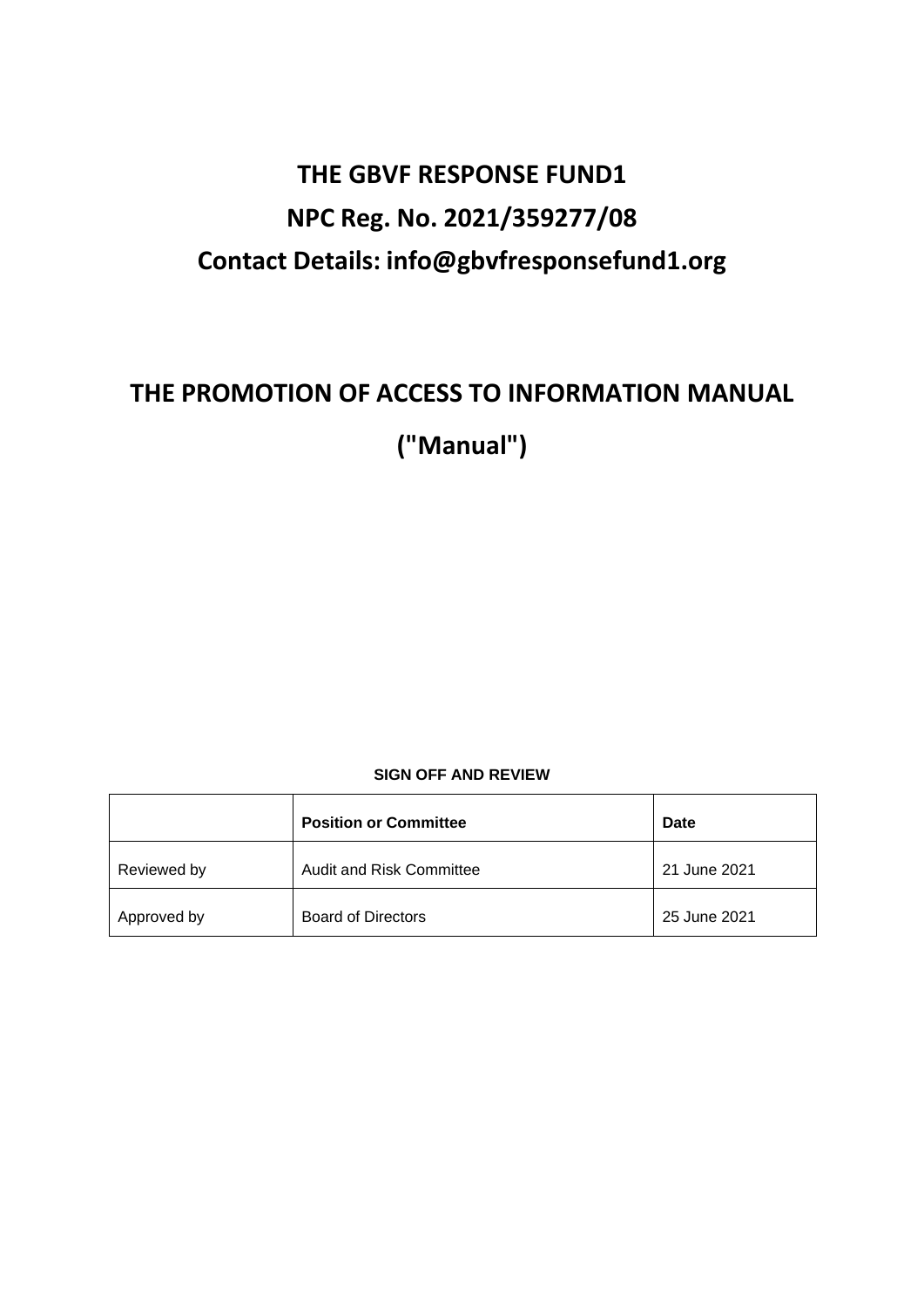#### **1. INTRODUCTION**

The GBVF Response Fund1 (Fund) was established as part of the national response to the scourge of gender-based violence in South Africa. The Fund exists to co-ordinate financial resources to support relevant programmes and campaigns to eradicate GBVF as articulated in the South African National Government National Strategic Plan (NSP), by serving as a vehicle through which individuals and organisations are able to pledge their support, by making donations to the Fund and / or specific initiatives which are supported by the Fund.

#### **2. PREAMBLE**

The Promotion of Access to Information Act, 2000 ("**PAIA**") came into operation on 9 March 2001. PAIA seeks, among other things, to give effect to the Constitutional right of access to any information held by the State or by any other person where such information is required for the exercise or protection of any right and gives natural and juristic persons the right of access to records held by either a private or public body, subject to certain limitations, in order to enable them to exercise or protect their rights. Where a request is made in terms of PAIA to a private body, that private body must disclose the information if the requester is able to show that the record is required for the exercise or protection of any rights, and provided that no grounds of refusal contained in PAIA are applicable. PAIA sets out the requisite procedural issues attached to information requests.

Section 51 of PAIA obliges private bodies to compile a manual to enable a person to obtain access to information held by such body and stipulates the minimum requirements that the manual has to comply with.

This Manual constitutes The Fund's PAIA manual. This Manual is compiled in accordance with section 51 of PAIA as amended by the Protection of Personal Information Act, 2013 ("**POPIA**"), which gives effect to everyone's Constitutional right to privacy and largely commenced on 1 July 2020. POPIA promotes the protection of personal information processed by public and private bodies, including certain conditions so as to establish minimum requirements for the processing of personal information. POPIA amends certain provisions of PAIA, balancing the need for access to information against the need to ensure the protection of personal information by providing for the establishment of an Information Regulator to exercise certain powers and perform certain duties and functions in terms of POPIA and PAIA, providing for the issuing of codes of conduct and providing for the rights of persons regarding unsolicited electronic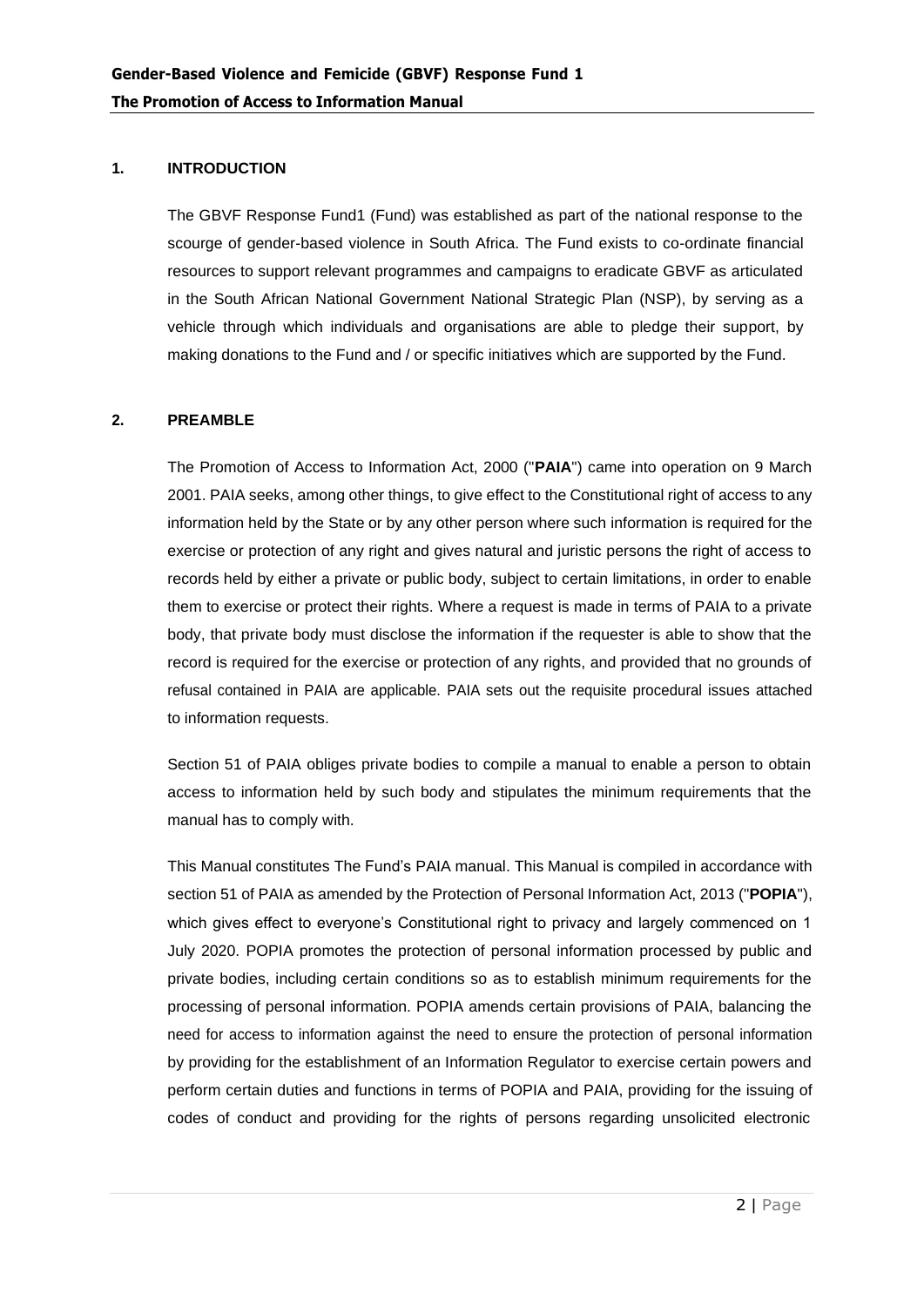communications and automated decision making in order to regulate the flow of personal information and to provide for matters concerned therewith.

This PAIA manual also includes information on the submission of objections to the processing of personal information and requests to delete or destroy personal information or records thereof in terms of POPIA.

#### **3. ABOUT THE FUND**

The GBVF Response Fund1 was launched in February 2021 by the President Cyril Ramaphosa.

The Fund exists to harness collective resources in the private sector to strengthen the national response to gender-based violence and femicide (GBVF) in South Africa. The Fund recognises that GBVF is a national priority that is underfunded, and identifies the need for a multisectoral approach that prioritises the effective and efficient implementation of the National Strategic Plan (NSP) on GBVF.

The Strategic Objectives of the Fund include:

- To provide a vehicle through which the private sector can make financial, non-financial and wider contributions towards the implementation of the National Strategic Plan ("NSP") on Gender Based Violence and Femicide ("GBVF").
- To make resources accessible for the implementation of the NSP GBVF to a cross section of the implementers requiring support from the private sector. Community-based organisations, those addressing systemic issues relating to GBVF and high-risk geographic locations that have been marginalised will be given priority.
- To provide the necessary technical support to facilitate efficient and effective delivery of programmes supported to respective grantees.
- To provide the necessary programming and financial infrastructure to facilitate the delivery and robust accountability and governance for private sector funds.
- To facilitate and build operational and strategic cohesion between donors, the private sector and South African government.
- To provide a vehicle through which the private sector can contribute towards strengthening GBVF initiatives broadly through leveraging strategic partnerships, bolstering capacity and facilitating spaces for dialogues and interventions.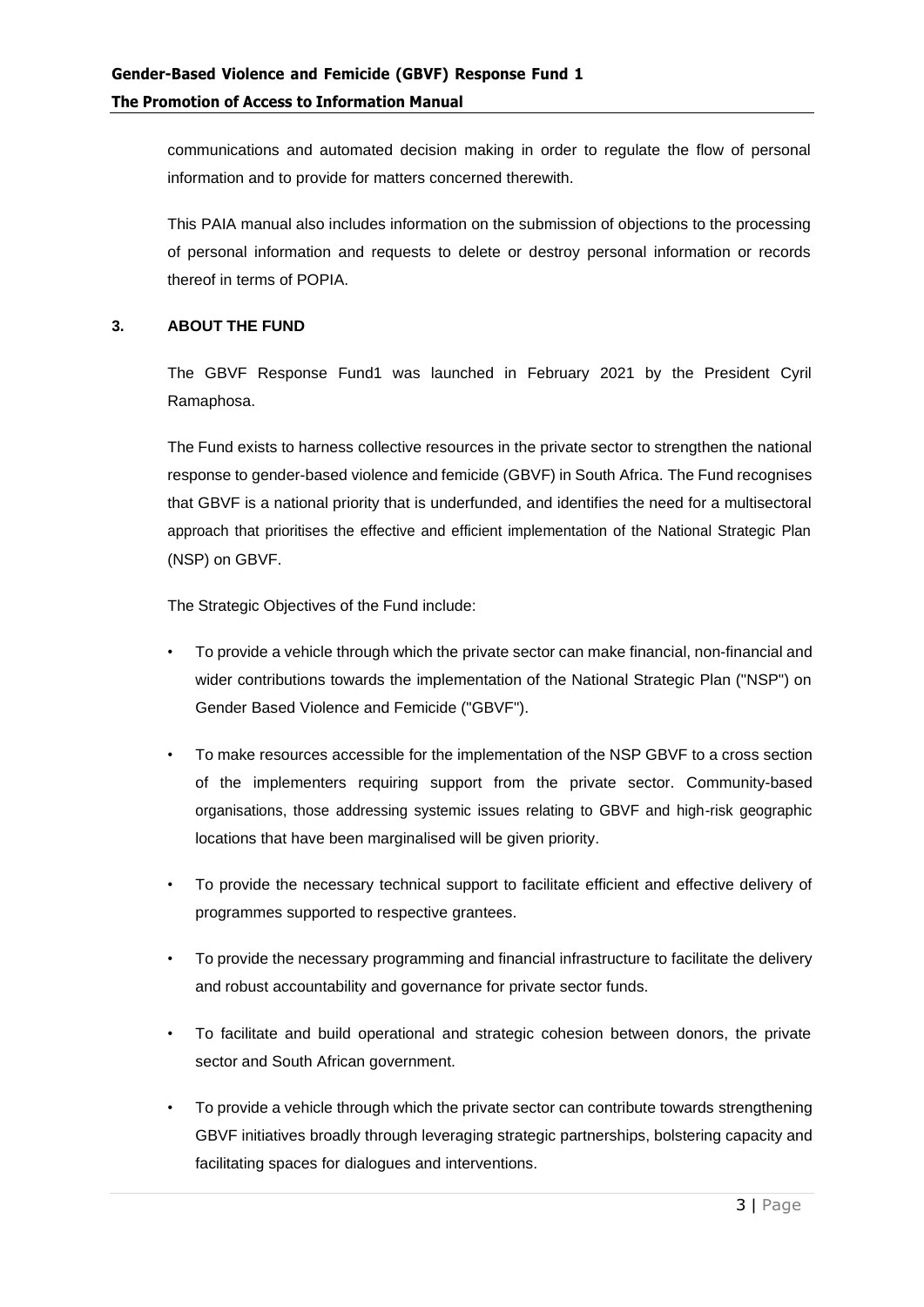This first phase of the Fund is expected to last for two years and is being led by the private sector; thereafter it plans to be integrated into another Fund that will be established through legislative or Parliamentary processes.

#### **4. ORGANOGRAM/STRUCTURE**

The organisational chart below outlines the organisational structure of the Fund



#### **5. CONTACT DETAILS**

| <b>Details</b>   | <b>Information Officer</b>                              | <b>Information</b><br><b>Deputy</b><br><b>Officer</b> |
|------------------|---------------------------------------------------------|-------------------------------------------------------|
| Direct Tel:      | Lindiwe Dlamini                                         | N/A                                                   |
| Email:           | info@gbvfresponsefund1.org                              | N/A                                                   |
| Physical address | C/O PwC, 4 Lisbon Lane<br>Waterfall City, 2090          | N/A                                                   |
| Postal address   | C/O PwC, Private Bag X36,<br>Sunninghill, Gauteng, 2157 | N/A                                                   |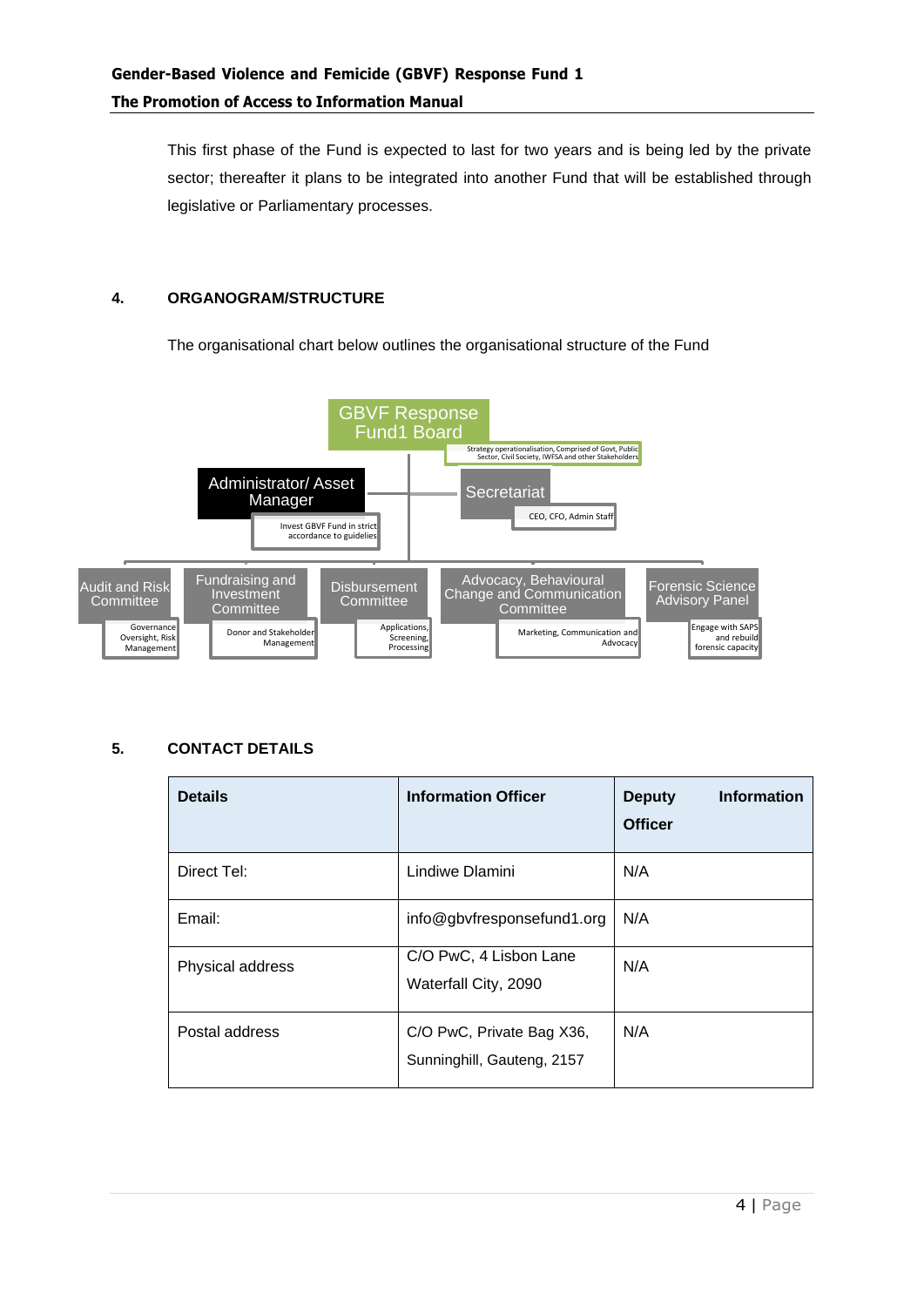#### **6. INFORMATION REGULATORS GUIDE**

An official Guide has been compiled which contains information to assist a person wishing to exercise a right of access to information in terms of PAIA and POPIA. This Guide is made available by the Information Regulator (established in terms of POPIA). Copies of the updated Guide are available from Information Regulator in the manner prescribed. Any enquiries regarding the Guide should be directed to:

| <b>Postal Address:</b>   | 33 Hoofd Street                            |
|--------------------------|--------------------------------------------|
|                          | Forum III, 3 <sup>rd</sup> Floor Braampark |
|                          | Braamfontein, Johannesburg                 |
| <b>Telephone Number:</b> | +27 (0) 10 023 5207                        |
|                          |                                            |

| <b>E-mail Address:</b> | inforeg@justice.gov.za              |  |  |  |
|------------------------|-------------------------------------|--|--|--|
| <b>Website:</b>        | https://www.justice.gov.za/inforeg/ |  |  |  |
|                        |                                     |  |  |  |

#### **7. OBJECTIVES OF THIS MANUAL**

The objectives of this Manual are:

- to provide a list of all records held by the legal entity;
- to set out the requirements with regard to who may request information in terms of PAIA as well as the grounds on which a request may be denied;
- to define the manner and form in which a request for information must be submitted; and
- to comply with the additional requirements imposed by POPIA.

#### **8. ENTRY POINT FOR REQUESTS**

PAIA provides that a person may only make a request for information, if the information is required for the exercise or protection of a legitimate right.

Information will therefore not be furnished unless a person provides sufficient particulars to enable the Fund to identify the right that the requester is seeking to protect as well as an explanation as to why the requested information is required for the exercise or protection of that right. The exercise of an data subject's rights is subject to justifiable limitations, including the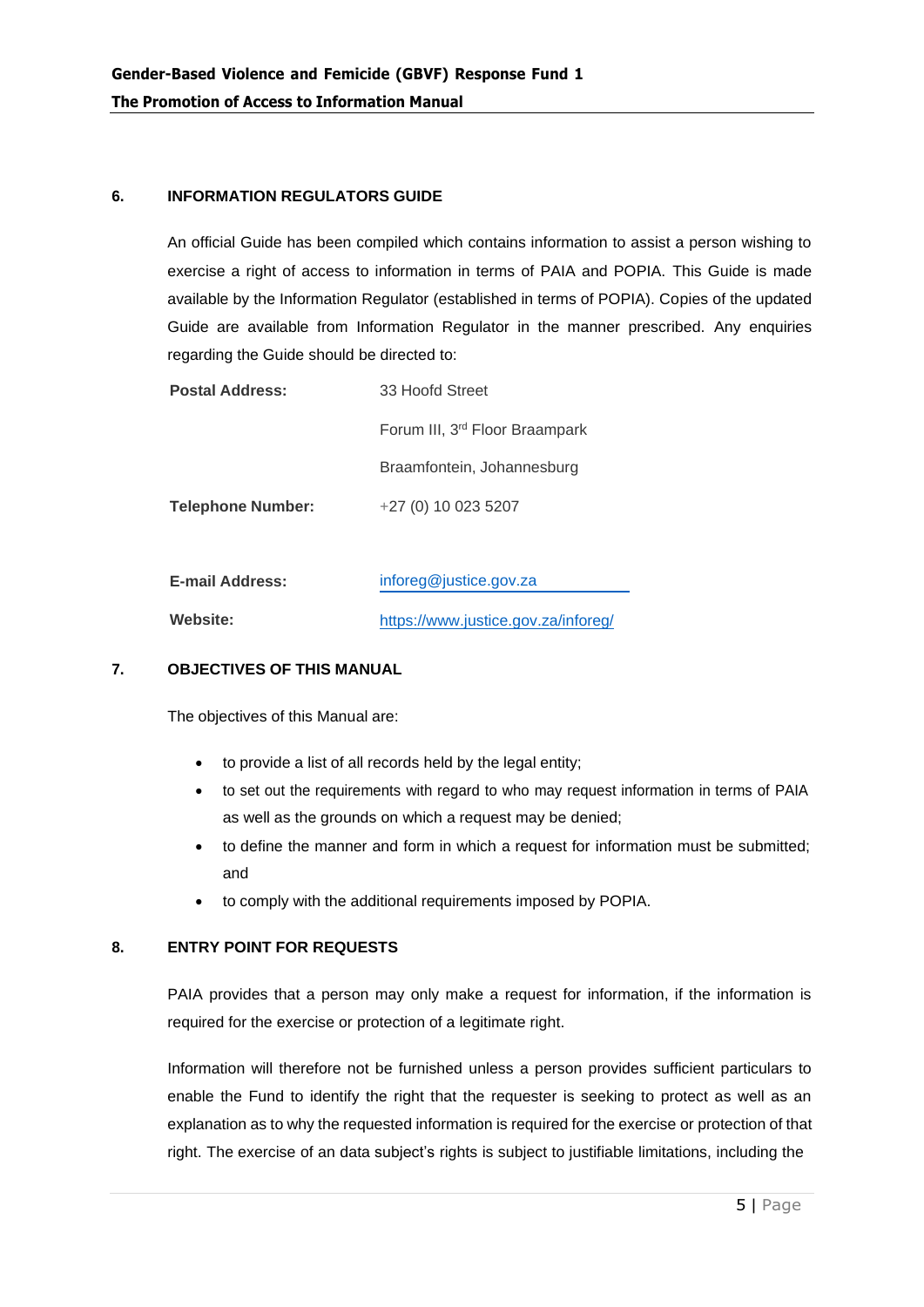reasonable protection of privacy, commercial confidentiality and effective, efficient and good governance. PAIA and the request procedure contained in this Manual may not be used for access to a record for criminal or civil proceedings, nor should information be requested after the commencement of such proceedings.

The Information Officer has been delegated with the task of receiving and co-ordinating all requests for access to records in terms of PAIA, in order to ensure proper compliance with PAIA and POPIA.

The Information Officer will facilitate the liaison with the internal legal team on all of these requests.

All requests in terms of PAIA and this Manual must be addressed to the Information Officer using the details in paragraph 3 above.

#### **9. RECORDS HELD BY THE FUND**

#### **Personnel Information:**

These records include employment contracts of all the Fund employees, employment policies and remuneration details.

#### **Business records of the FUND**:

These records include:

(a) Financial records

(b) Minutes of meetings of the executive committee, departmental meetings and staff meetings.

- (c) Strategic plans and other operational policies
- (d) Annual reports and other statutory reports
- (e) Newsletters, press releases and other publications

#### **10. AUTOMATICALLY AVAILABLE INFORMATION**

Information that is obtainable via the Fund's website about the Fund is automatically available and need not be formally requested in terms of this Manual.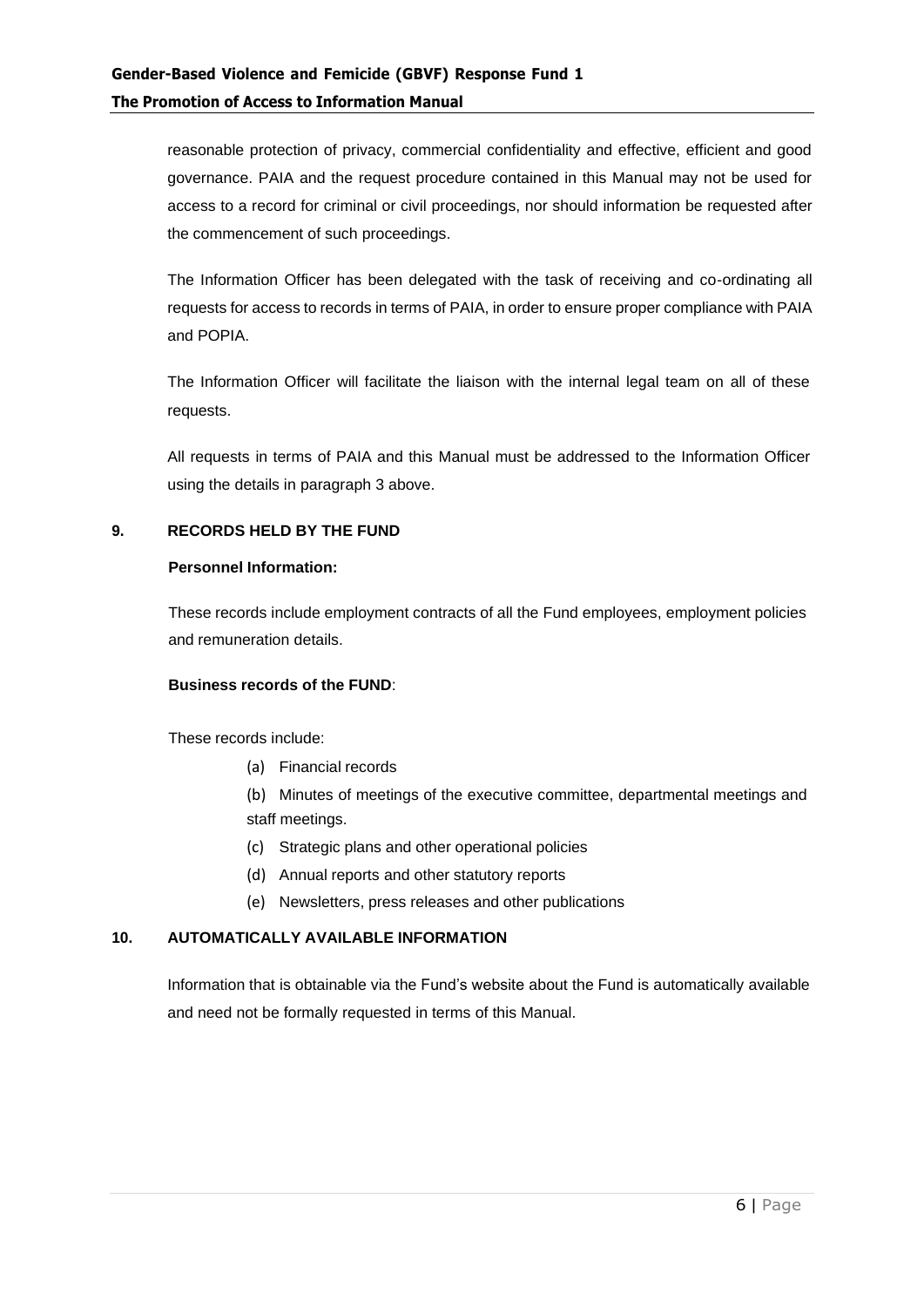| <b>Communications</b>  | Press releases                                          |  |  |  |  |  |  |
|------------------------|---------------------------------------------------------|--|--|--|--|--|--|
| <b>Human resources</b> | Suppliers and Service provider contract list (pro bono) |  |  |  |  |  |  |
|                        | <b>HR Framework</b>                                     |  |  |  |  |  |  |
|                        | HR Policies (in draft)                                  |  |  |  |  |  |  |
| <b>Financial</b>       | Monthly trial balances                                  |  |  |  |  |  |  |
| management             | Pledge Trackers                                         |  |  |  |  |  |  |
|                        | Donor contracts                                         |  |  |  |  |  |  |
|                        | Supplier and service provider contracts                 |  |  |  |  |  |  |
|                        | Financial Policies (in daft)                            |  |  |  |  |  |  |
| Governance             | Governance Framework                                    |  |  |  |  |  |  |
|                        | <b>Donation Policy</b>                                  |  |  |  |  |  |  |
|                        |                                                         |  |  |  |  |  |  |

#### **11. DISCLOSURES ON REQUEST**

#### **12. INFORMATION AVAILABLE IN TERMS OF POPIA**

#### **12.1. Categories of personal information collected by the Fund**

The Fund may collect information relating to an identifiable, living, natural person, and where it is applicable, an identifiable, existing juristic person, including, but not limited to-

- information relating to the race, gender, sex, pregnancy, marital status, national, ethnic or social origin, colour, sexual orientation, age, physical or mental health, well-being, disability, religion, conscience, belief, culture, language and birth of the person;
- information relating to the education or the medical, financial, criminal or employment history of the person;
- any identifying number, symbol, e-mail address, physical address, telephone number, location information, online identifier or other particular assignment to the person;
- the biometric information of the person;
- the personal opinions, views or preferences of the person;
- correspondence sent by the person that is implicitly or explicitly of a private or confidential nature or further correspondence that would reveal the contents of the original correspondence;
- the views or opinions of another individual about the person; and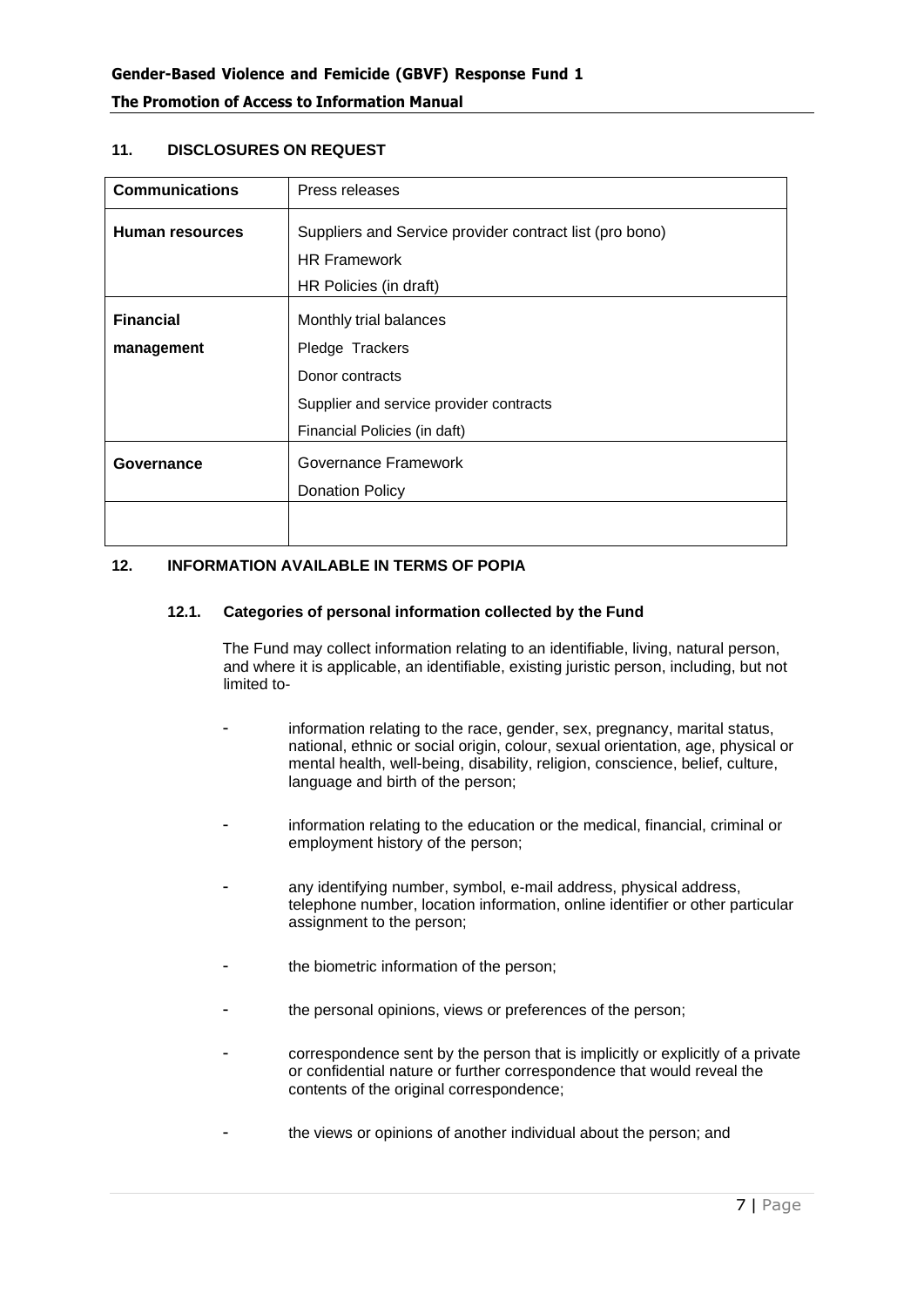the name of the person if it appears with other personal information relating to the person or if the disclosure of the name itself would reveal information about the person;

#### **12.2. The purpose of processing personal information**

In terms of POPIA, personal information must be processed for a specified purpose. The purpose for which personal information is processed by the Fund will depend on the nature of the personal information and the particular data subject. This purpose is ordinarily disclosed, explicitly or implicitly, at the time the personal information is collected.

In general, personal information is processed for purposes of dealing with complaints under the CPA, procurement purposes, records management, security, employment and related matters.

#### **12.3. A description of the categories of data subjects**

The Fund holds information and records on the following categories of data subjects:

- Employees / volunteers of the Fund;
- Any third party with whom the Fund conducts business;
- Contractors of the Fund;
- Suppliers and service providers of the Fund; and
- Donors to the Fund

(This list of categories of data subjects is non-exhaustive.)

## **12.4. The recipients or categories of recipients to whom the personal information may be supplied**

Depending on the nature of the personal information, the Fund may supply information or records to the following categories of recipients:

- Statutory oversight bodies, regulators or judicial commissions of enquiry making a request for personal information;
- Any court, administrative or judicial forum, arbitration, statutory commission, or ombudsman making a request for personal information or discovery in terms of the applicable rules;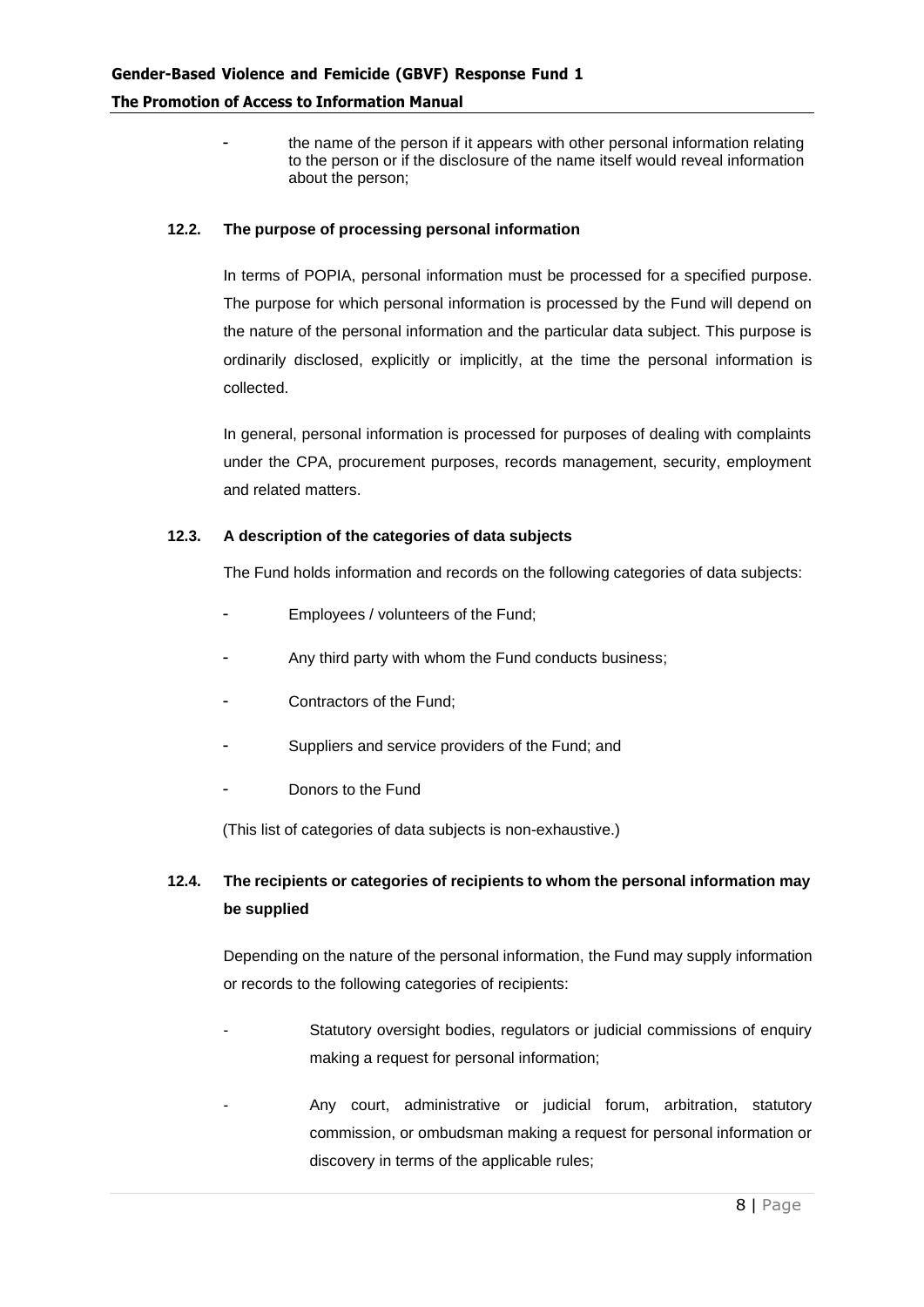- South African Revenue Services, or another similar authority;
- Anyone making a successful application for access in terms of PAIA or POPIA; and
	- Subject to the provisions of POPIA and other relevant legislation, the Fund may share information about a client's creditworthiness with any credit bureau or credit providers industry association or other association for an industry in which the Fund operates.

#### **12.5. Planned transborder flows of personal information**

If a data subject visits the Fund's website from a country other than South Africa, the various communications will necessarily result in the transfer of information across international boundaries.

The Fund may need to transfer a data subject's information to service providers in countries outside South Africa, in which case it will fully comply with applicable data protection legislation.

These countries may not have data-protection laws which are similar to those of South Africa.

## **12.6. A general description of information security measures to be implemented by the Fund**

The Fund takes appropriate information security measures to ensure the confidentiality, integrity and availability of personal information in our possession. The Fund takes appropriate technical and organisational measures designed to ensure that personal information remains confidential and secure against unauthorised or unlawful processing and against accidental loss, destruction or damage.

#### **13. INFORMATION AVAILABLE IN TERMS OF OTHER LEGISLATION**

Information is available in terms of certain provisions of the following legislation to the persons or entities specified in such legislation:

- Administration of Estates Act 66 of 1965
- Basic Conditions of Employment Act 75 of 1997
- CPA
- Close Corporations Act 69 of 1984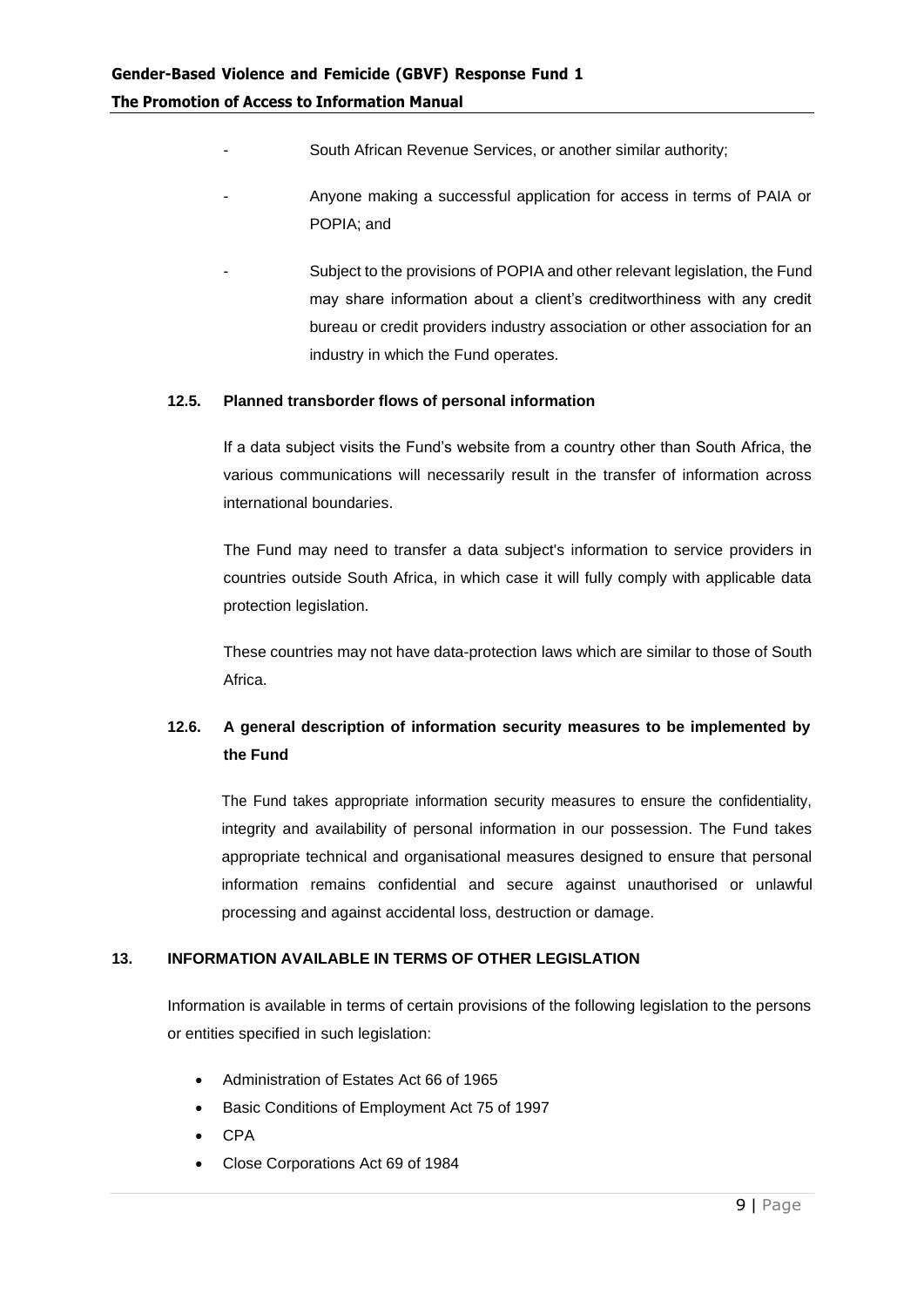- Companies Act 61 of 1973
- Compensation for Occupational Injuries and Health Diseases Act 130 of 1993
- Employment Equity Act 55 of 1998
- Estate Agency Affairs Act 112 of 1976
- Income Tax Act 58 of 1962
- Insolvency Act No. 24 of 1936
- Labour Relations Act 66 of 1995
- Occupational Health & Safety Act 85 of 1993
- Pension Funds Act 24 of 1956
- Skills Development Act 97 of 1998
- Skills Development Levies Act 9 of 1999
- Stamp Duties Act 77 of 1968
- Stock Exchanges Control Act 1 of 1985 (and the rules and listing requirements of the JSE Securities Exchange authorised in terms thereof)
- Unemployment Contributions Act 4 of 2002
- Unemployment Insurance Act 30 of 1966
- Value Added Tax Act 89 of 1991

#### **14. CATEGORIES OF RECORDS AVAILABLE UPON REQUEST**

The Fund maintains records on the categories and subject matters listed below. Please note that recording a category or subject matter in this Manual does not imply that a request for access to such records would be granted. All requests for access will be evaluated on a case by case basis in accordance with the provisions of PAIA.

Please note further that many of the records held by the Fund are those of third parties, such as clients and employees, and the Fund takes the protection of third party confidential information very seriously. For further information on the grounds of refusal of access to a record please see paragraph [16.2](#page-13-0) below. Requests for access to these records will be considered very carefully. Please ensure that requests for such records are carefully motivated.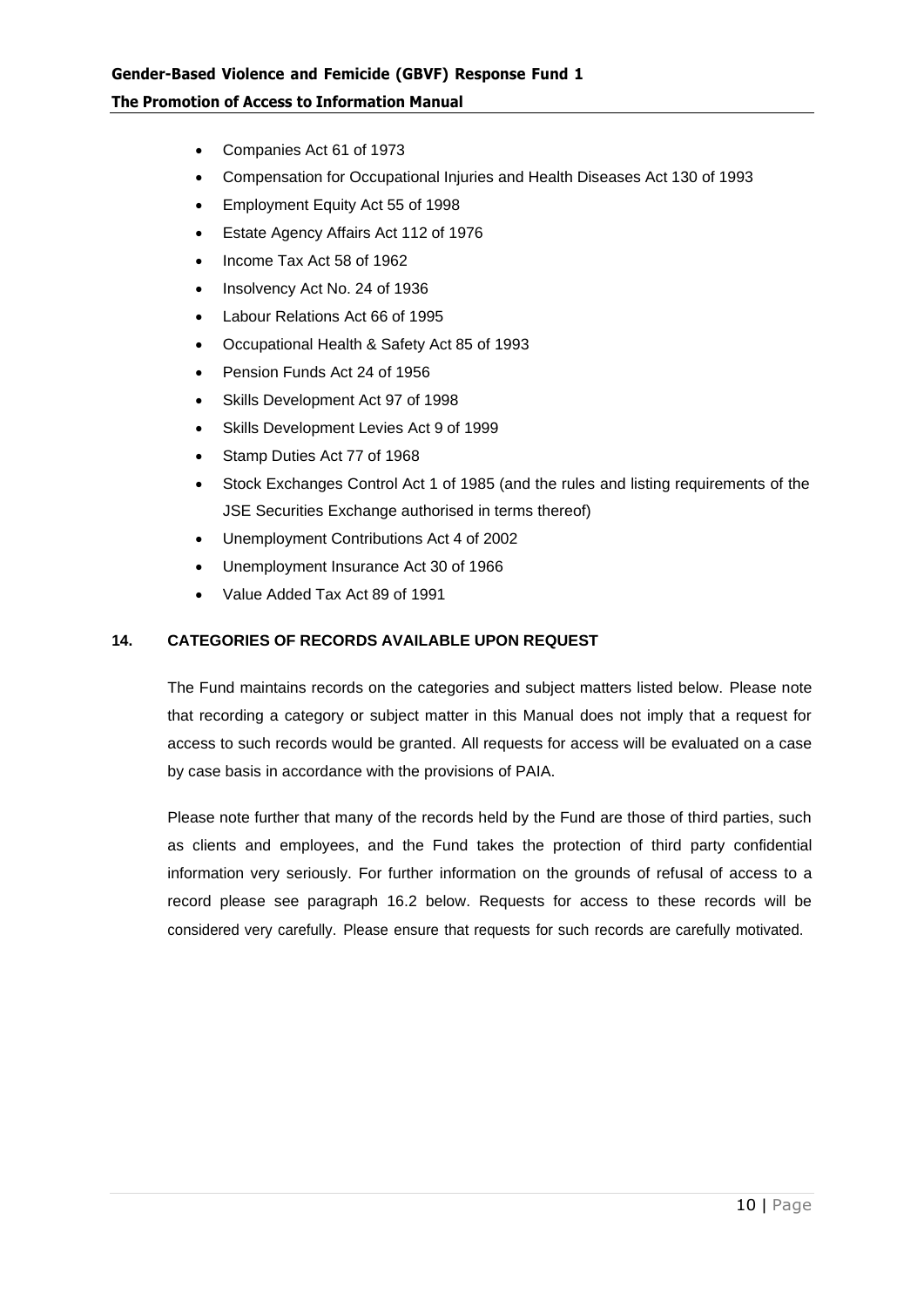## **Gender-Based Violence and Femicide (GBVF) Response Fund 1 The Promotion of Access to Information Manual**

| Category of records                                                                                                                                                                                                                                                                                                                                                                                                                    | Records                                                                                                                                                                                                                                                                                                                                                                 |
|----------------------------------------------------------------------------------------------------------------------------------------------------------------------------------------------------------------------------------------------------------------------------------------------------------------------------------------------------------------------------------------------------------------------------------------|-------------------------------------------------------------------------------------------------------------------------------------------------------------------------------------------------------------------------------------------------------------------------------------------------------------------------------------------------------------------------|
| Internal records<br>The records listed pertain to the Fund own<br>affairs                                                                                                                                                                                                                                                                                                                                                              | Memoranda and Articles of Association<br><b>Financial records</b><br>Operational records<br>Intellectual property<br>Marketing records;<br>Internal correspondence;<br>Service records;<br>Statutory records;<br>Internal policies and procedures;<br>Minutes of meetings;                                                                                              |
| Personnel records                                                                                                                                                                                                                                                                                                                                                                                                                      | Any personal records provided to us by<br>our personnel;                                                                                                                                                                                                                                                                                                                |
| For the purposes of this section,<br>"personnel" means any person who works<br>for or provides services to or on behalf of<br>the Fund and receives or is entitled to<br>receive any remuneration and any other<br>person who assists in carrying out or<br>conducting the business of the Fund. This<br>includes partners, directors, all permanent,<br>temporary and part-time staff as well as<br>consultants and contract workers. | Any records a third party has provided to<br>us about any of their personnel;<br>Conditions of employment and other<br>personnel-related contractual and quasi<br>legal records;<br>Employment policies and procedures;<br>$\bullet$<br>Internal evaluation and disciplinary<br>$\bullet$<br>records; and<br>Other internal records and<br>$\bullet$<br>correspondence. |
| Client-related records                                                                                                                                                                                                                                                                                                                                                                                                                 | Contracts with the client and between<br>the client and other persons;                                                                                                                                                                                                                                                                                                  |
| Other third party records<br>Records are kept in respect of other                                                                                                                                                                                                                                                                                                                                                                      | Personnel, client, or the Fund records<br>which are held by another party as<br>annopod to boing hold by the Eund: and                                                                                                                                                                                                                                                  |

parties, including without limitation joint ventures and consortia to which the Fund is a party, contractors and sub-contractors, suppliers, service providers, and providers of information regarding general market conditions. In addition, such other parties may possess records which can be said to belong to the Fund. opposed to being held by the Fund; and

• Records held by the Fund pertaining to other parties, including financial records, correspondence, contractual records, records provided by the other party, and records third parties have provided about the contractors or suppliers.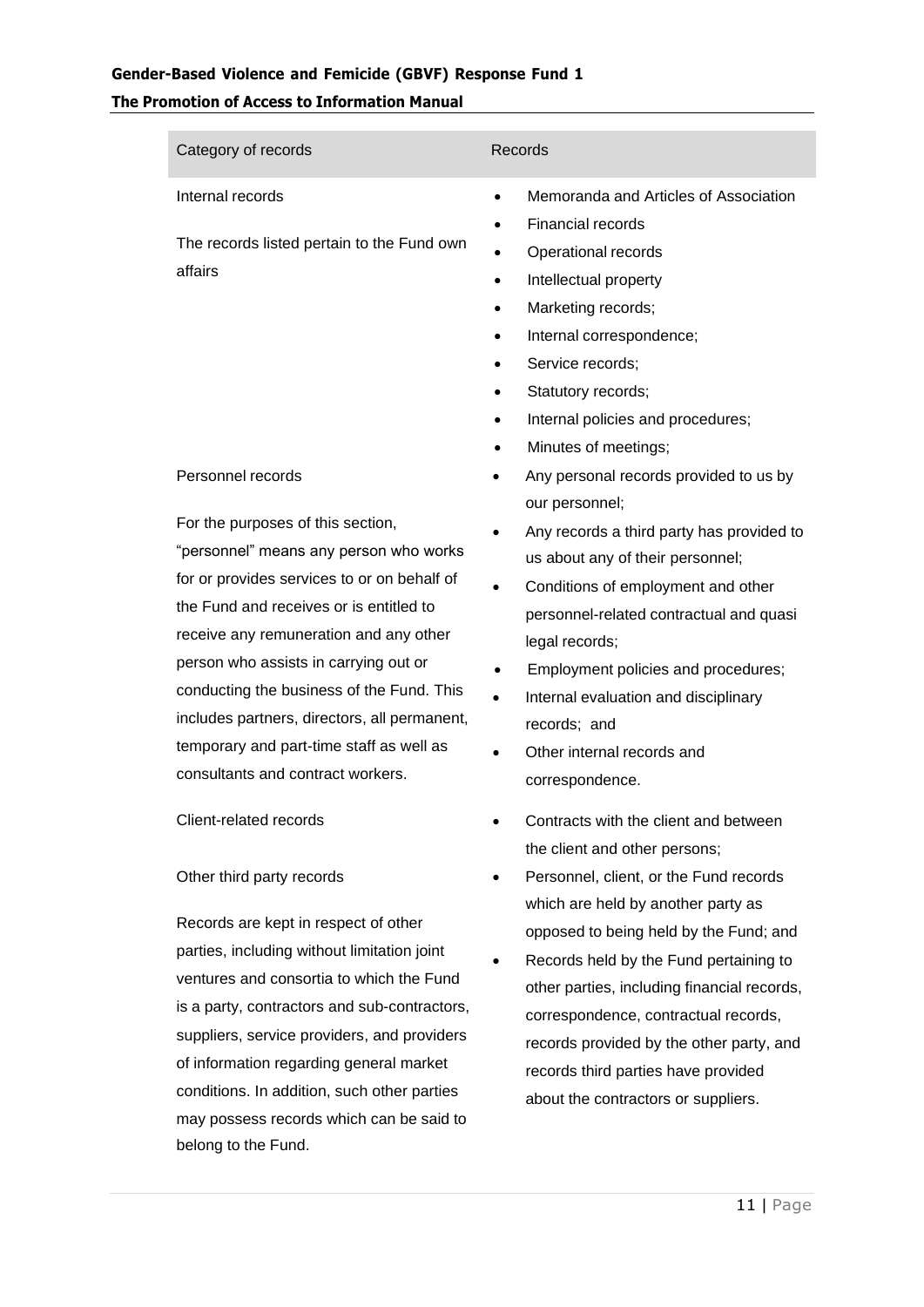| Category of records | Records                                                                                                                                                        |
|---------------------|----------------------------------------------------------------------------------------------------------------------------------------------------------------|
| Other records       | Information relating to the Fund; and<br>$\bullet$<br>Research information belonging to the<br>$\bullet$<br>Fund or carried out on behalf of a third<br>party. |

#### **15. REQUEST PROCEDURE**

#### **15.1. Completion of the prescribed form**

Any request for access to a record from a public body in terms of PAIA must substantially correspond with the form included in Appendix A hereto.

A request for access to information which does not comply with the formalities as prescribed by PAIA will be returned to you.

POPIA provides that a data subject may, upon proof of identity, request the Fund to confirm, free of charge, all the information it holds about the data subject and may request access to such information, including information about the identity of third parties who have or have had access to such information.

POPIA also provides that where the data subject is required to pay a fee for services provided to him/her, the Fund must provide the data subject with a written estimate of the payable amount before providing the service and may require that the data subject pays a deposit for all or part of the fee.

Grounds for refusal of the data subject's request are set out in PAIA and are discussed below.

POPIA provides that a data subject may object, at any time, to the processing of personal information by the Fund, on reasonable grounds relating to his/her particular situation, unless legislation provides for such processing. The data subject must complete the prescribed form attached hereto as Appendix C and submit it to the Information Officer at the postal or physical address, facsimile number or electronic mail address set out above.

A data subject may also request the Fund to correct or delete personal information about the data subject in its possession or under its control that is inaccurate, irrelevant,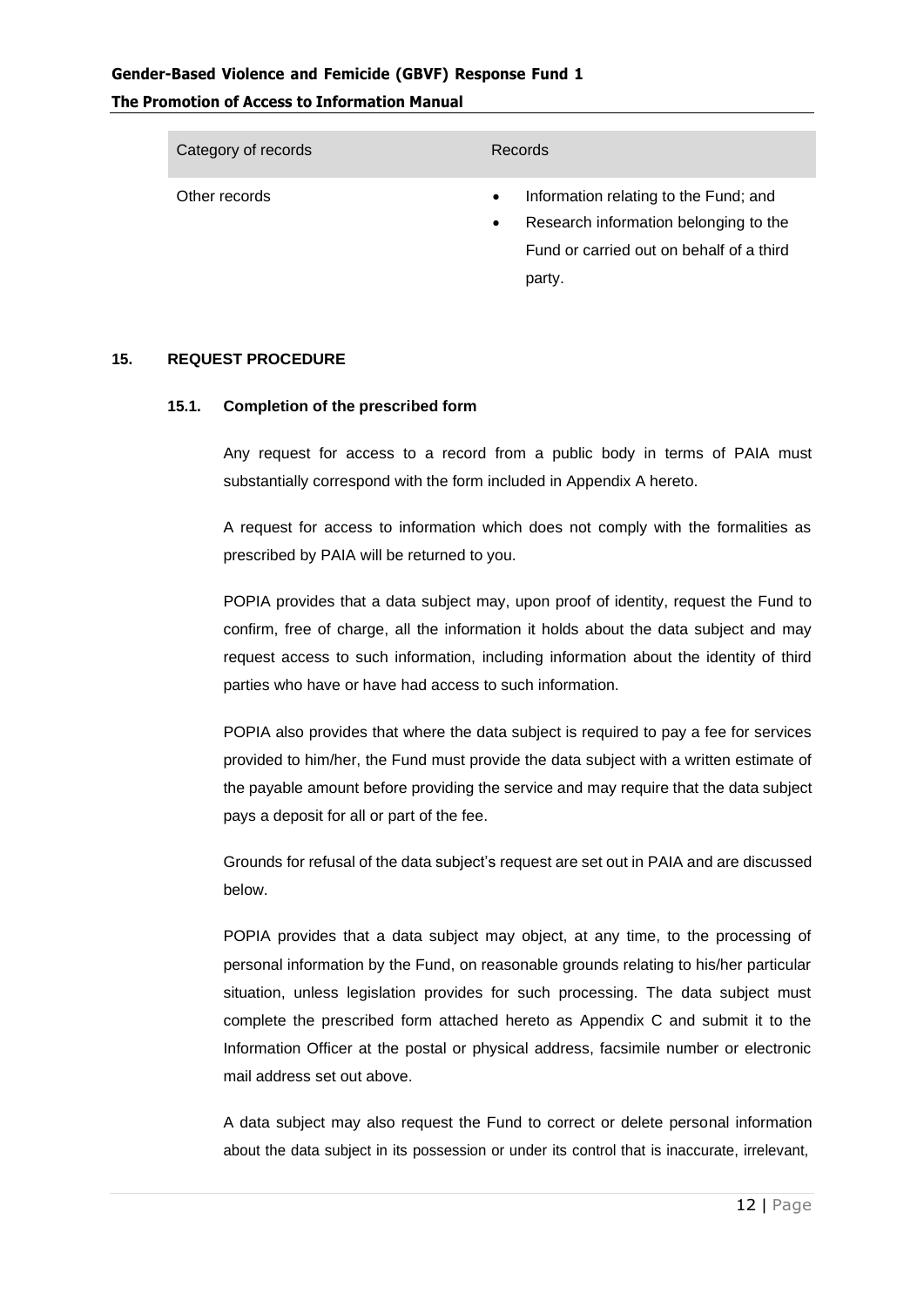excessive, out of date, incomplete, misleading or obtained unlawfully; or destroy or delete a record of personal information about the data subject that the Fund is no longer authorised to retain records in terms of POPIA's retention and restriction of records provisions.

A data subject that wishes to request a correction or deletion of personal information or the destruction or deletion of a record of personal information must submit a request to the Information Officer at the postal or physical address, facsimile number or electronic mail address set out above on the form attached hereto as Appendix D.

#### **15.2. Proof of identity**

Proof of identity is required to authenticate your identity and the request. You will, in addition to this prescribed form, be required to submit acceptable proof of identity such as a certified copy of your identity document or other legal forms of identity.

#### **16. PAYMENT OF THE PRESCRIBED FEES**

There are two categories of fees which are payable:

- **The request fee:** R50
- **The access fee:** This is calculated by taking into account reproduction costs, search and preparation costs, as well as postal costs. These fees are set out in Appendix B.

Section 54 of PAIA entitles the Fund to levy a charge or to request a fee to enable it to recover the cost of processing a request and providing access to records. The fees that may be charged are set out in Regulation 9(2)(c) promulgated under PAIA.

Where a decision to grant a request has been taken, the record will not be disclosed until the necessary fees have been paid in full.

#### **16.1. Timelines for consideration of a request for access**

Requests will be processed within 30 (thirty) days, unless the request contains considerations that are of such a nature that an extension of the time limit is needed.

Should an extension be required, you will be notified, together with reasons explaining why the extension is necessary.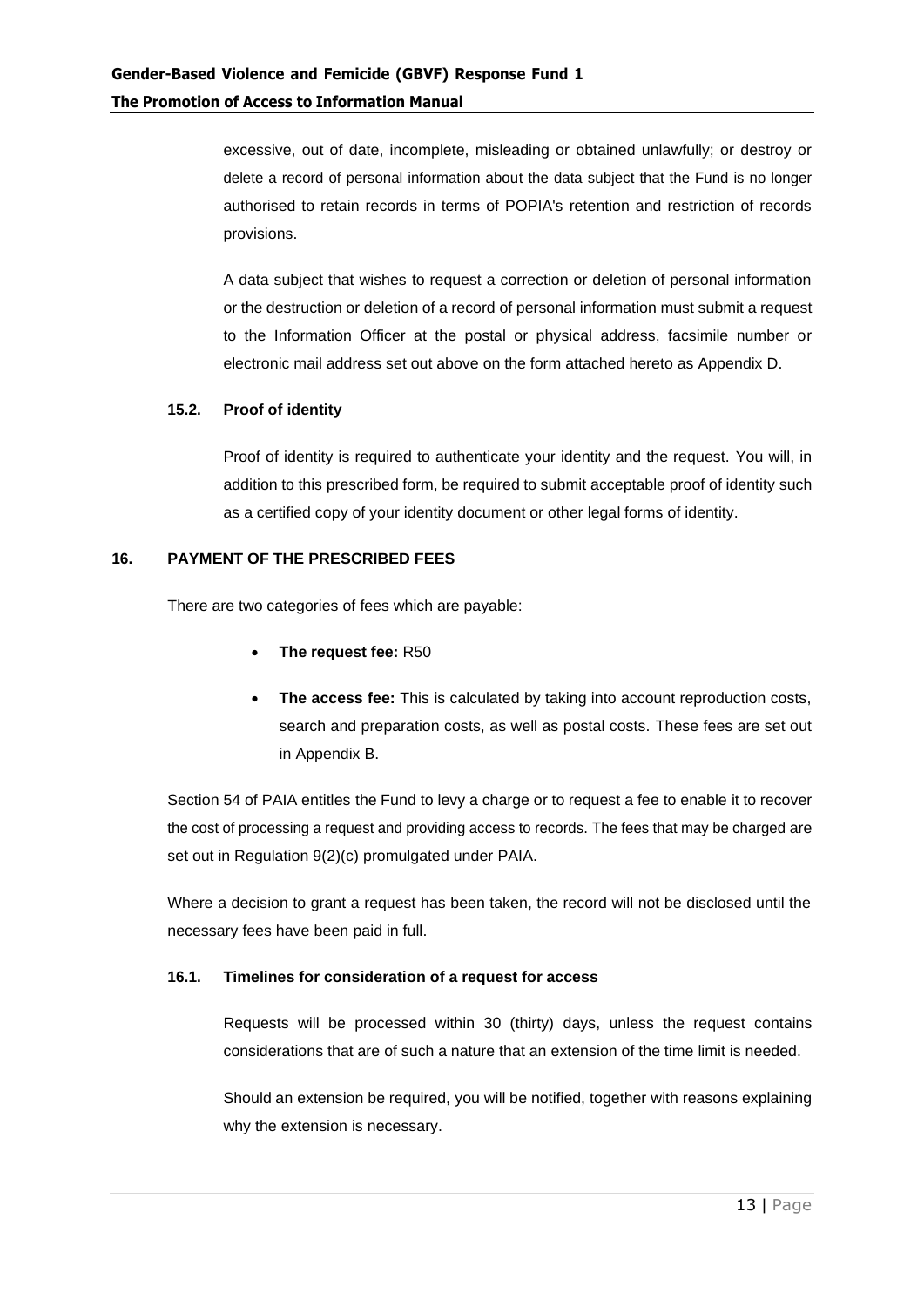#### <span id="page-13-0"></span>**16.2. Grounds for refusal of access and protection of information**

There are various grounds upon which a request for access to a record may be refused. These grounds include:

- the protection of personal information of a third person (who is a natural person) from unreasonable disclosure;
- the protection of commercial information of a third party (for example: trade secrets; financial, commercial, scientific or technical information that may harm the commercial or financial interests of a third party);
- if disclosure would result in the breach of a duty of confidence owed to a third party;
- if disclosure would jeopardise the safety of an individual or prejudice or impair certain property rights of a third person;
- if the record was produced during legal proceedings, unless that legal privilege has been waived;
- if the record contains trade secrets, financial or sensitive information or any information that would put the Fund (at a disadvantage in negotiations or prejudice it in commercial competition); and/or
- if the record contains information about research being carried out or about to be carried out on behalf of a third party or by the Fund.

Section 70 PAIA contains an overriding provision. Disclosure of a record is compulsory if it would reveal (i) a substantial contravention of, or failure to comply with the law; or (ii) there is an imminent and serious public safety or environmental risk; and (iii) the public interest in the disclosure of the record in question clearly outweighs the harm contemplated by its disclosure.

If the request for access to information affects a third party, then such third party must first be informed within 21 (twenty one) days of receipt of the request. The third party would then have a further 21 (twenty one) days to make representations and/or submissions regarding the granting of access to the record.

#### **17. REMEDIES AVAILABLE TO A REQUESTER ON REFUSAL OF ACCESS**

If the Information Officer decides to grant you access to the particular record, such access must be granted within 30 (thirty) days of being informed of the decision.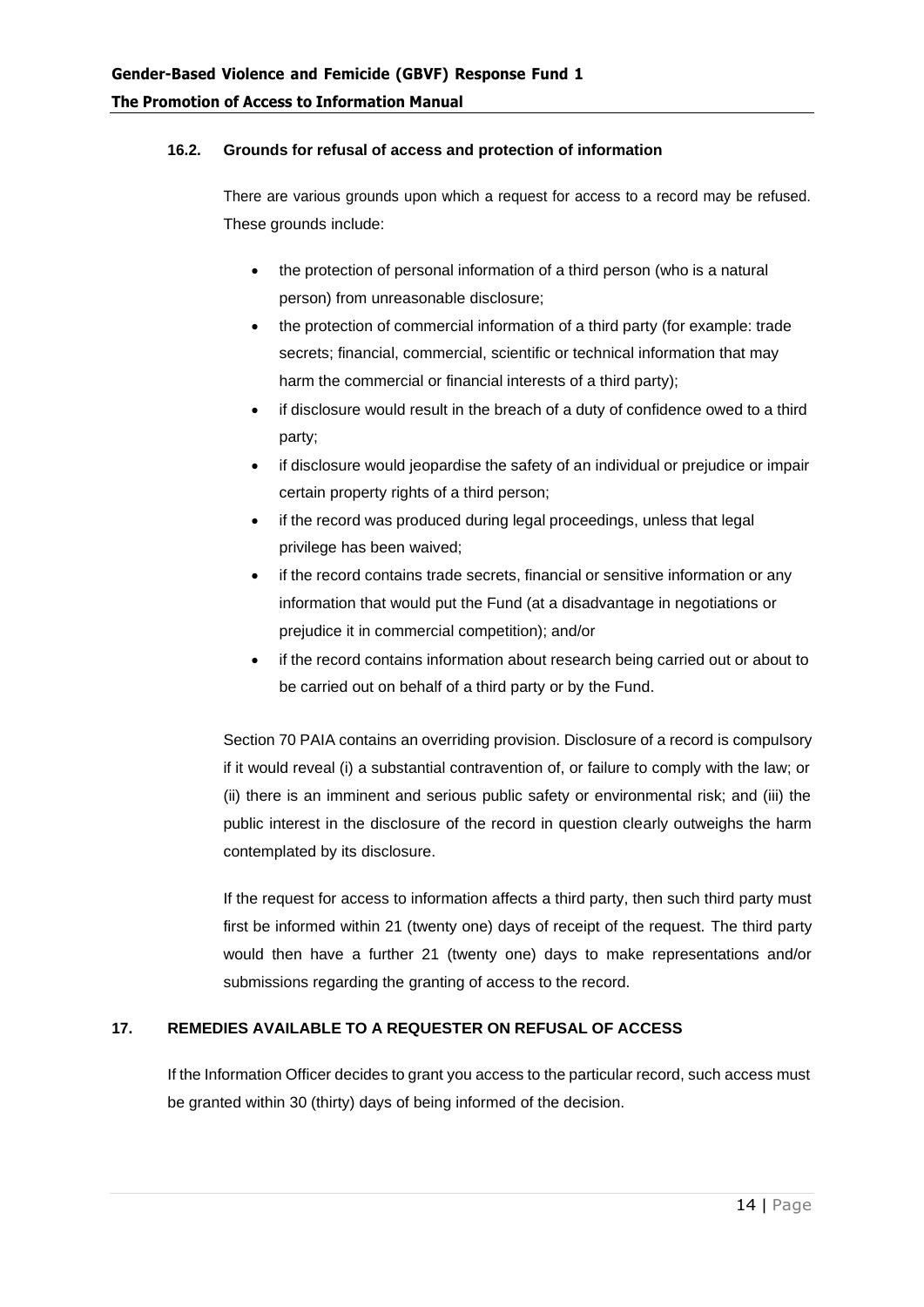There is no internal appeal procedure that may be followed after a request to access information has been refused. The decision made by the Information Officer is final. In the event that you are not satisfied with the outcome of the request, you are entitled to apply to the Information Regulator or a court of competent jurisdiction to take the matter further.

Where a third party is affected by the request for access and the Information Officer has decided to grant you access to the record, the third party has 30 (thirty) days in which to appeal the decision in a court of competent jurisdiction. If no appeal has been lodged by the third party within 30 (thirty) days, you must be granted access to the record.

#### **18. AVAILABILITY OF THIS MANUAL**

Copies of this Manual are available for inspection, free of charge, at the offices of the Fund and at [www.gbvfresponsefund1.org.](http://www.gbvfresponsefund1.org/)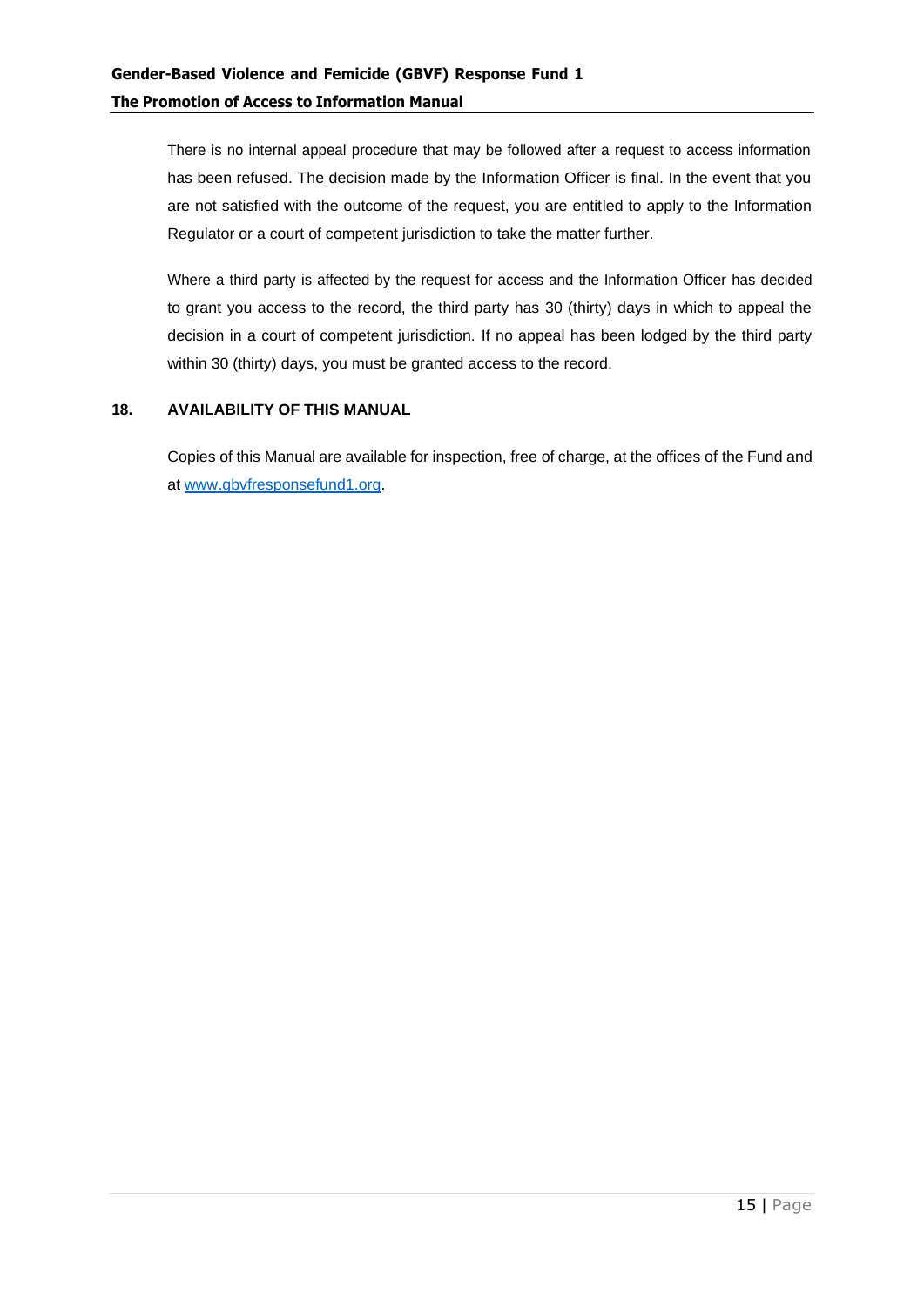#### **Appendix A –**



**J752**

#### **REPUBLIC OF SOUTH AFRICA**

#### **FORM C**

#### **REQUEST FOR ACCESS TO RECORD OF PRIVATE BODY**

#### **(Section 53(1) of the Promotion of Access to Information Act, 2000 (Act No. 2 of 2000))**

#### **[Regulation 10]**

**A. Particulars of private body** The Head:

#### **B. Particulars of person requesting access to the record**

(a) The particulars of the person who requests access to the record must be given below.

(b) The address and/or fax number in the Republic to which the information is to be sent must be given. (c) Proof of the capacity in which the request is made, if applicable, must be attached.

…………………………………………………………………………………………………………

Full names and surname:

16 | Page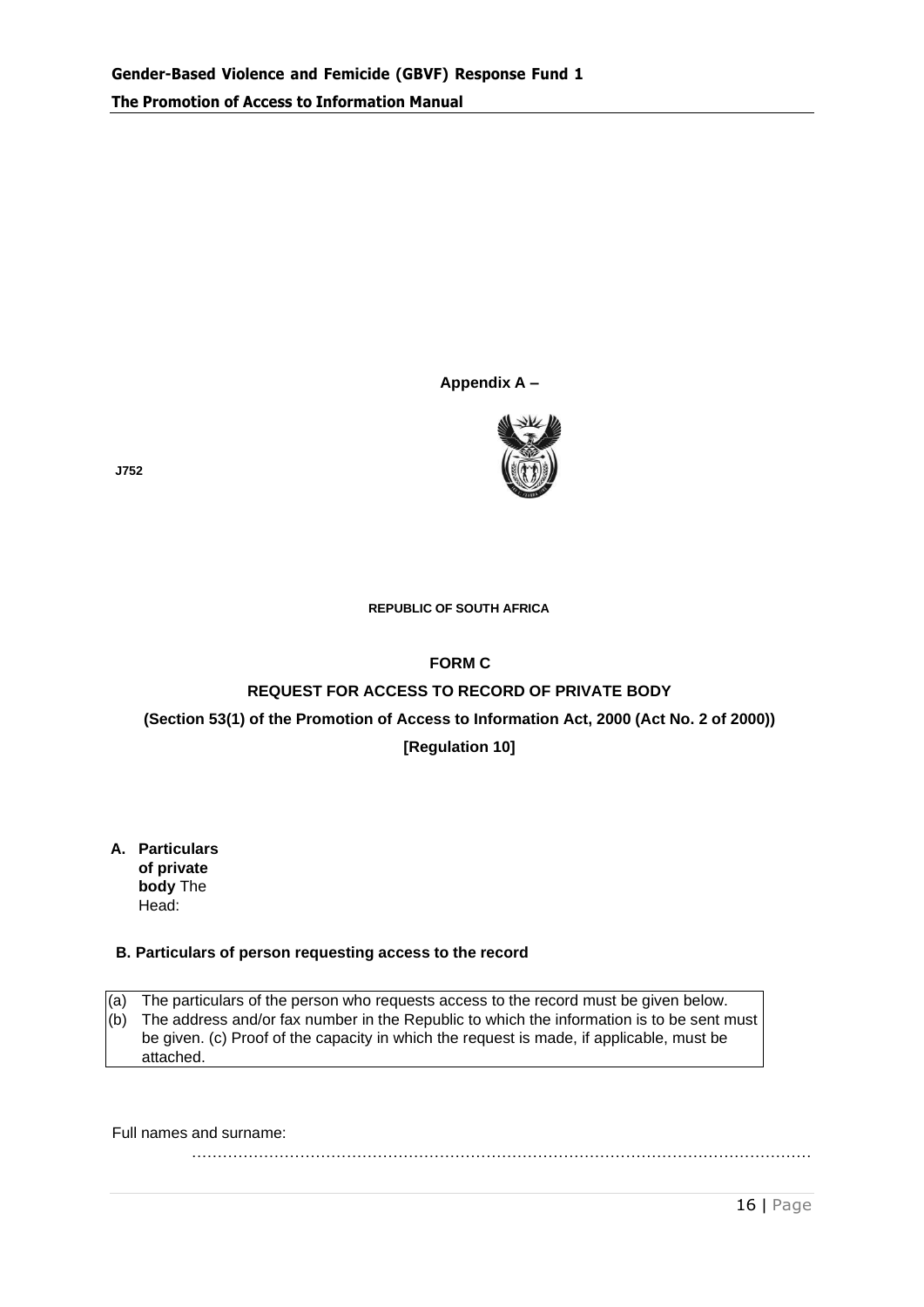#### **Gender-Based Violence and Femicide (GBVF) Response Fund 1**

#### **The Promotion of Access to Information Manual**

| Identity number:                                                                             |  |  |  |  |  |  |  |
|----------------------------------------------------------------------------------------------|--|--|--|--|--|--|--|
| Postal address:                                                                              |  |  |  |  |  |  |  |
|                                                                                              |  |  |  |  |  |  |  |
| E-mail address:<br>Capacity in which request is made, when made on behalf of another person: |  |  |  |  |  |  |  |

#### **C. Particulars of person on whose behalf request is made**

This section must be completed ONLY if a request for information is made on behalf of another person.

Full names and surname:

#### **D. Particulars of record**

(a) Provide full particulars of the record to which access is requested, including the reference number if that is known to you, to enable the record to be located. (b) If the provided space is inadequate, please continue on a separate folio and attach it to this form. The requester must sign all the additional folios.

1. Description of record or relevant part of the record:

2. Reference number, if available: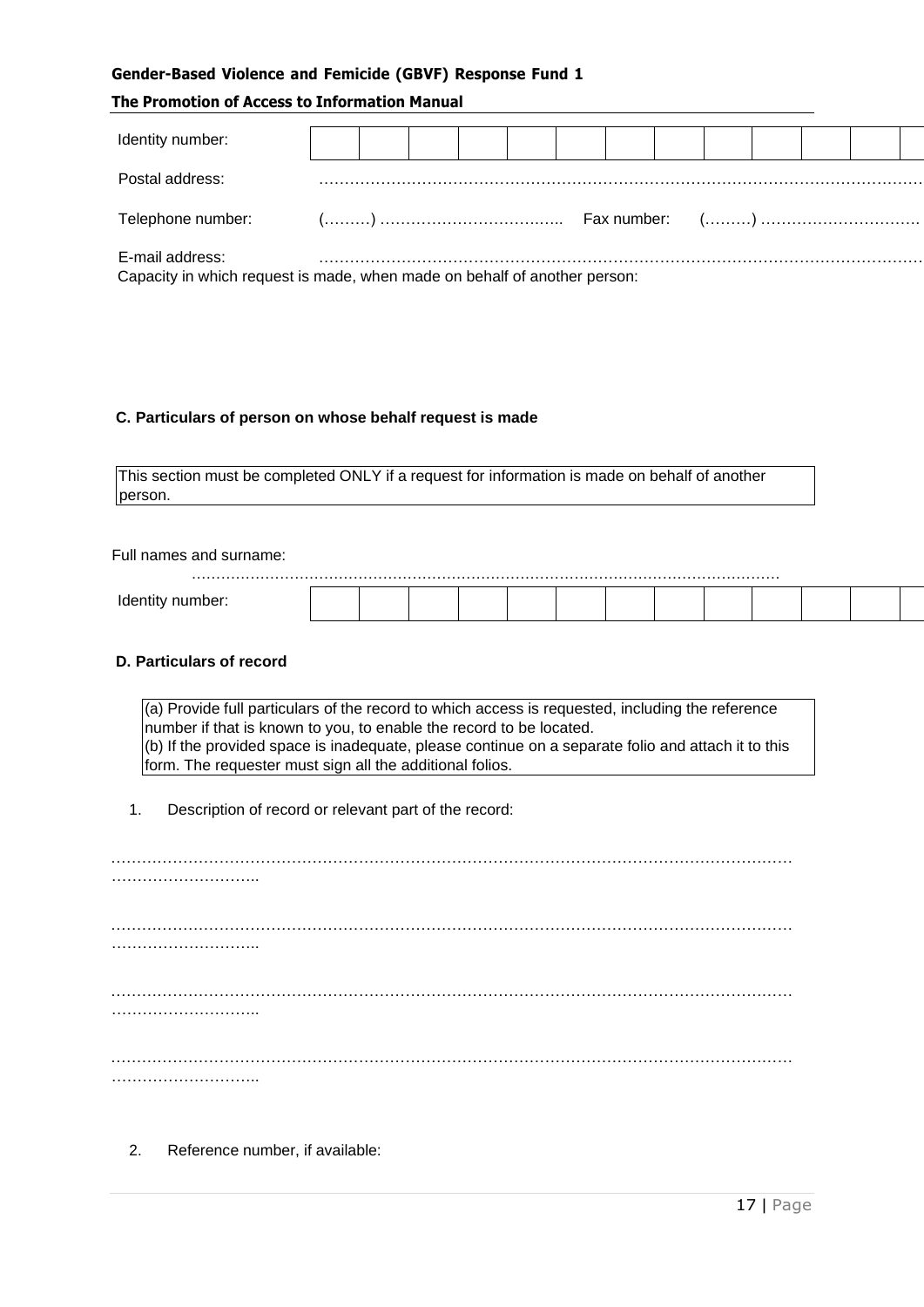## **Gender-Based Violence and Femicide (GBVF) Response Fund 1 The Promotion of Access to Information Manual**

…………………………………………………………………………………………………………………… ……………………….. …………………………………………………………………………………………………………………… ……………………….. …………………………………………………………………………………………………………………… ……………………….. …………………………………………………………………………………………………………………… ……………………….. 3. Any further particulars of record: …………………………………………………………………………………………………………………… ……………………………… …………………………………………………………………………………………………………………… ………………………………

…………………………………………………………………………………………………………………… ………………………..

…………………………………………………………………………………………………………………… ………………………..

#### **E. Fees**

| (a) | A request for access to a record, other than a record containing personal information about yourself, will be |
|-----|---------------------------------------------------------------------------------------------------------------|
|     | processed only after a request fee has been paid.                                                             |
| (b) | You will be notified of the amount required to be paid as the request fee.                                    |
| (c) | The fee payable for access to a record depends on the form in which access is required and the reasonable     |
|     | time required to search for and prepare a record.                                                             |
| (d) | If you qualify for exemption of the payment of any fee, please state the reason for exemption.                |

#### Reason for exemption from payment of fees:

…………………………………………………………………………………………………………………… ……………………….. …………………………………………………………………………………………………………………… ………………………..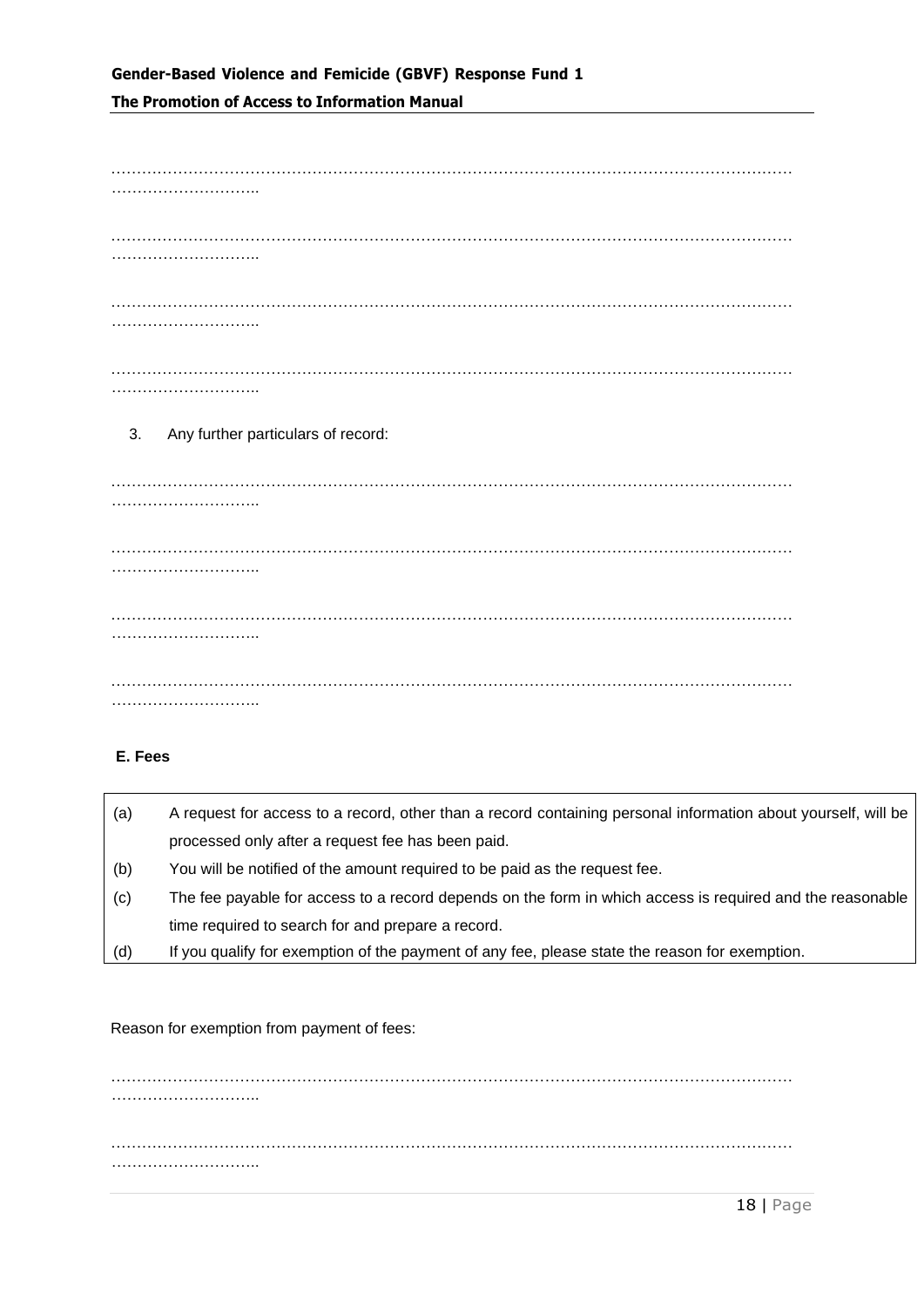## **Gender-Based Violence and Femicide (GBVF) Response Fund 1 The Promotion of Access to Information Manual**

#### **F. Form of access to record**

If you are prevented by a disability to read, view or listen to the record in the form of access provided for in 1 to 4 below, state your disability and indicate in which form the record is required.

| Disability:                                                 | Form in which record is required:                                                                    |
|-------------------------------------------------------------|------------------------------------------------------------------------------------------------------|
| Mark the appropriate box with an X.                         |                                                                                                      |
| <b>NOTES:</b>                                               |                                                                                                      |
| which the record is available.                              | (a) Compliance with your request for access in the specified form may depend on the form in          |
| will be informed if access will be granted in another form. | (b) Access in the form requested may be refused in certain circumstances. In such a case you         |
| access is requested.                                        | (c) The fee payable for access to the record, if any, will be determined partly by the form in which |
|                                                             |                                                                                                      |

| 1. If the record is in written or printed form: |                                                                                                   |                                          |  |
|-------------------------------------------------|---------------------------------------------------------------------------------------------------|------------------------------------------|--|
| copy of record*                                 | inspection of record                                                                              |                                          |  |
| 2. If record consists of visual images -        |                                                                                                   |                                          |  |
|                                                 | (this includes photographs, slides, video recordings, computer-generated images, sketches, etc.): |                                          |  |
| view the images                                 | copy of the images*                                                                               | transcription of the                     |  |
|                                                 |                                                                                                   | images*                                  |  |
|                                                 | 3. If record consists of recorded words or information which can be reproduced in sound:          |                                          |  |
| listen to the soundtrack                        | transcription of soundtrack*                                                                      |                                          |  |
| (audio cassette)                                | (written or printed document)                                                                     |                                          |  |
|                                                 | 4. If record is held on computer or in an electronic or machine-readable form:                    |                                          |  |
| printed copy of record*                         | printed copy of information                                                                       | computer<br>in<br>CODV<br>readable form* |  |
|                                                 | derived from the record*                                                                          | (stiffy or compact disc)                 |  |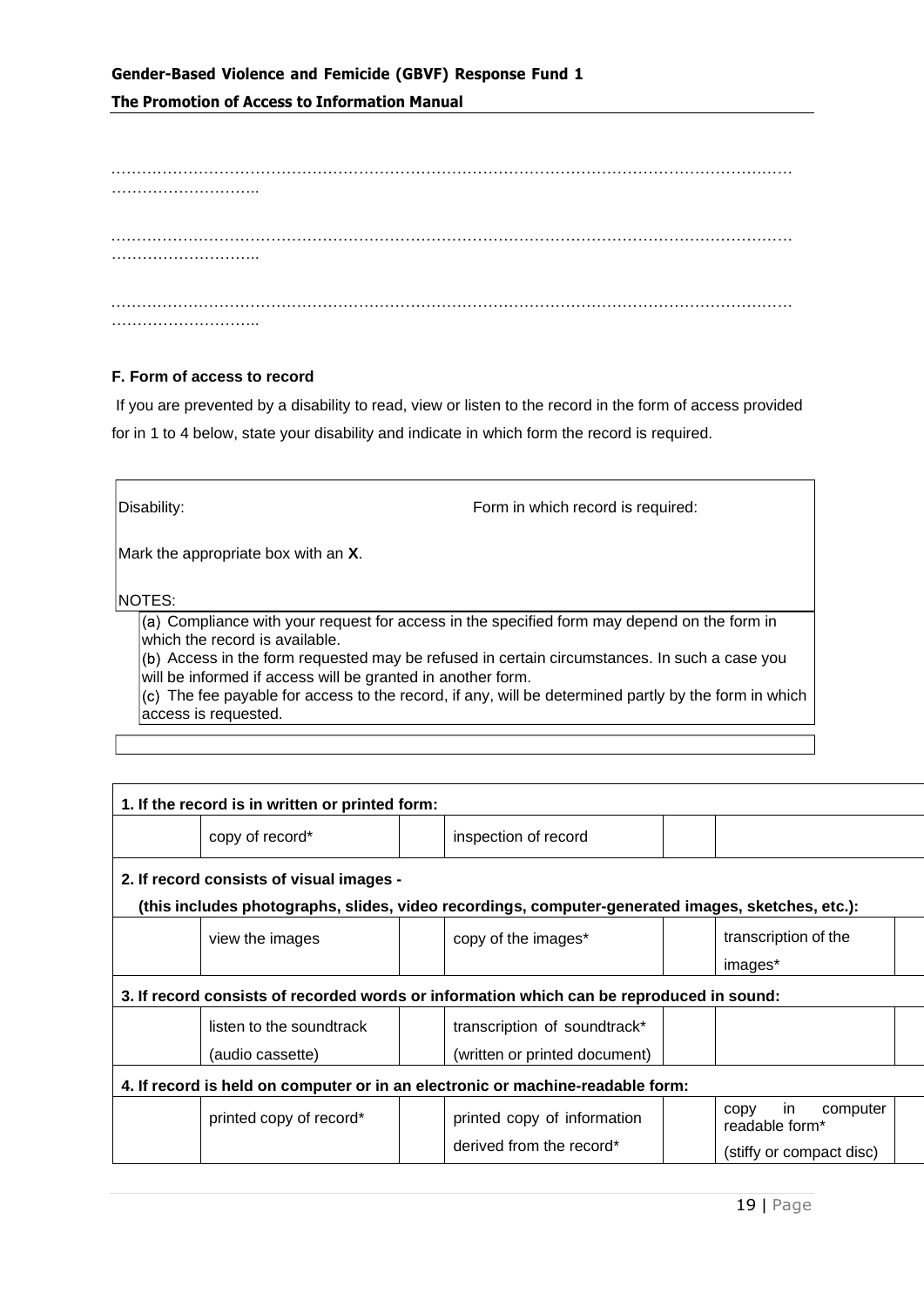| *If you requested a copy or transcription of a record (above), do you wish the copy or<br>transcription to be posted to you? | <b>YES</b> | <b>NO</b> |
|------------------------------------------------------------------------------------------------------------------------------|------------|-----------|
| Postage is payable.                                                                                                          |            |           |

#### **G. Particulars of right to be exercised or protected**

If the provided space is inadequate, please continue on a separate folio and attach it to this form. **The requester must sign all the additional folios.**

1. Indicate which right is to be exercised or protected:

…………………………………………………………………………………………………………………… ……………………….. …………………………………………………………………………………………………………………… ………………………………… …………………………………………………………………………………………………………………… ………………………..

2. Explain why the record requested is required for the exercise or protection of the aforementioned right:

…………………………………………………………………………………………………………………… ……………………….. …………………………………………………………………………………………………………………… ……………………….. …………………………………………………………………………………………………………………… ………………………..

1 **H. Notice of decision regarding request for access**

You will be notified in writing whether your request has been approved / denied. If you wish to be informed in another manner, please specify the manner and provide the necessary particulars to enable compliance with your request.

How would you prefer to be informed of the decision regarding your request for access to the record?

 $\mathcal{L}^{\text{max}}_{\text{max}}$ ………………………..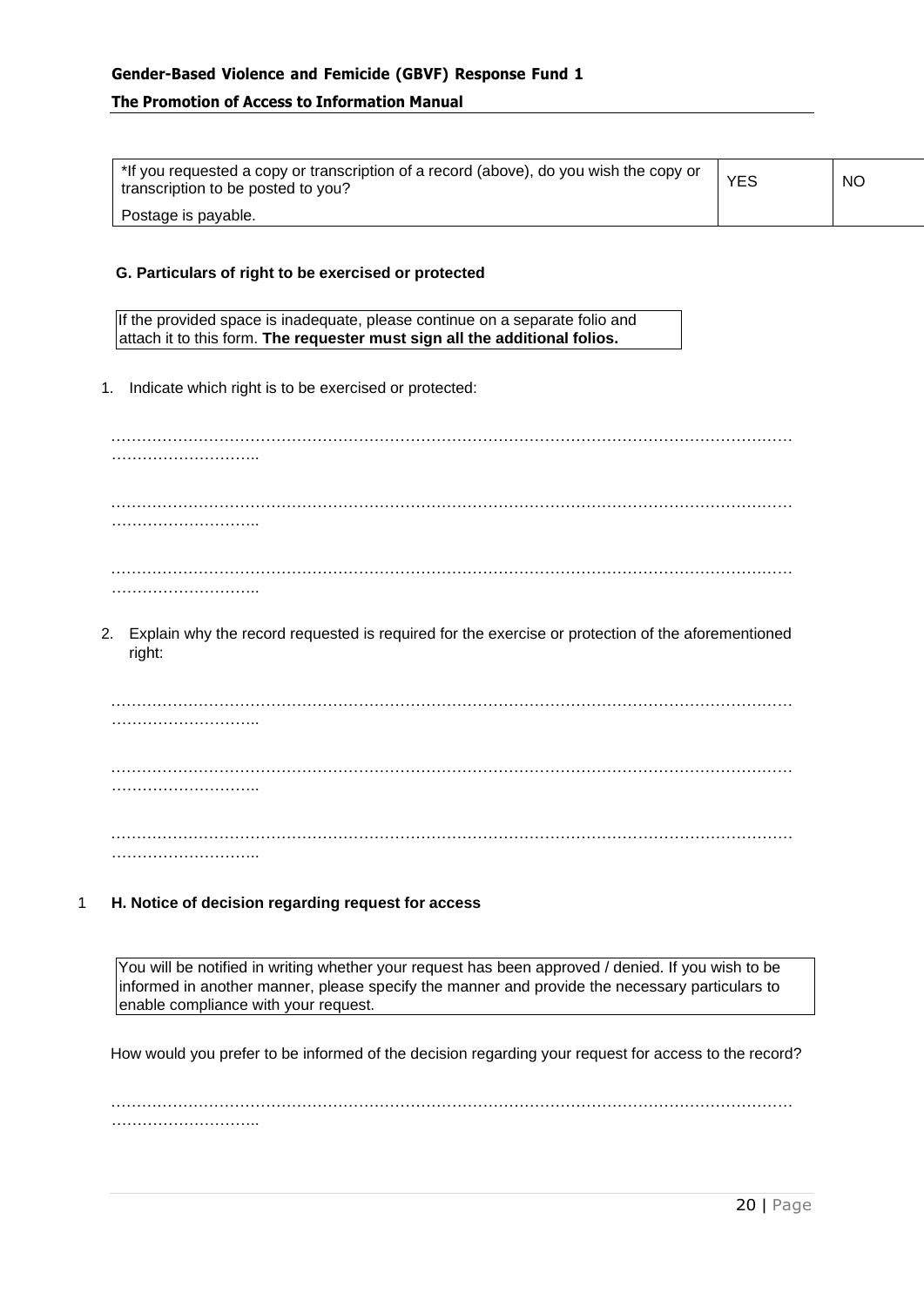## **Gender-Based Violence and Femicide (GBVF) Response Fund 1 The Promotion of Access to Information Manual**

Signed at ……………………………………………. this day………… of................................................year ………

………………………………………………………………

SIGNATURE OF REQUESTER / PERSON ON WHOSE BEHALF REQUEST IS MADE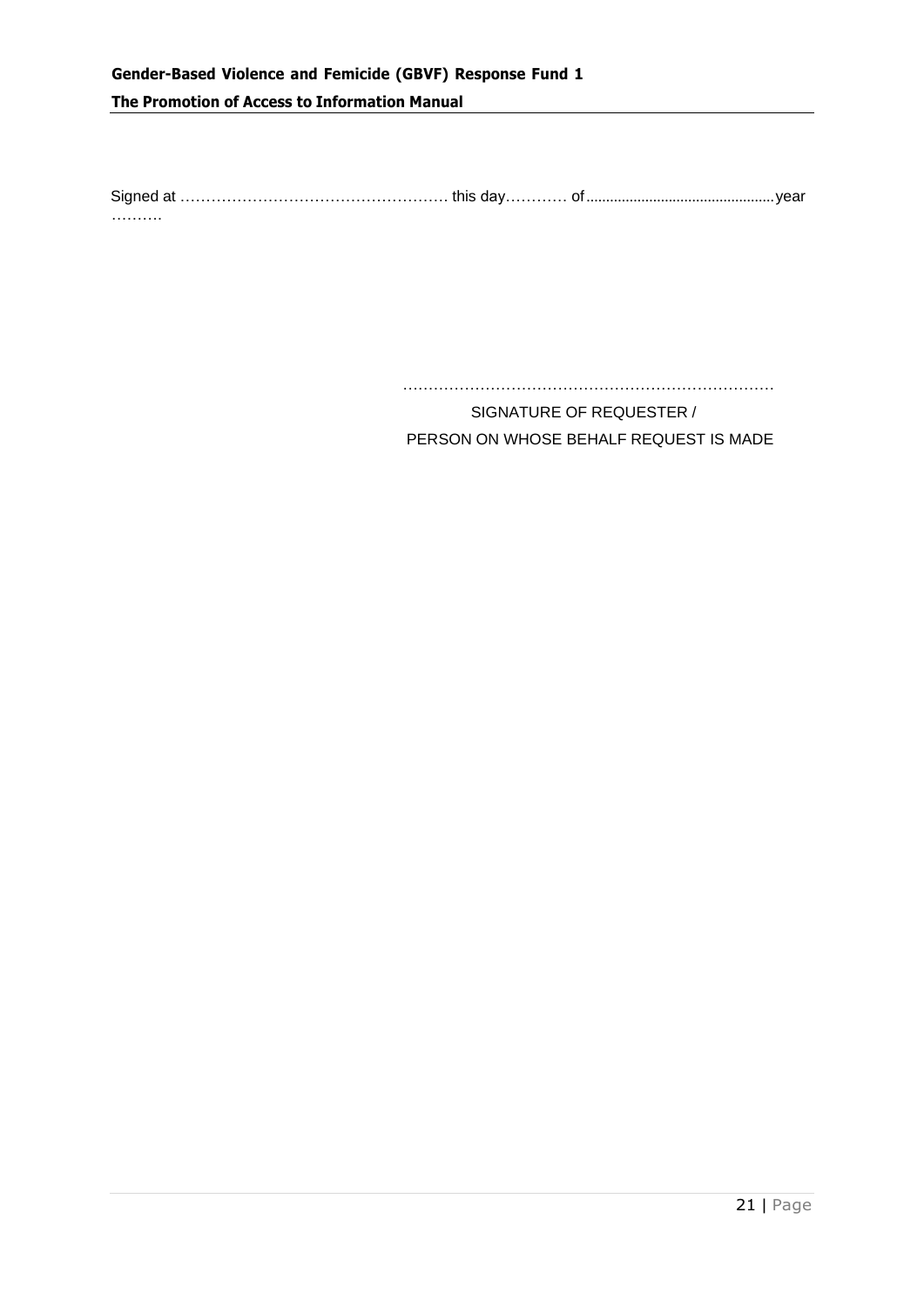#### **Appendix B - FEES IN RESPECT OF PRIVATE BODIES**

- 1. The "request fee" payable by a requester, other than a personal requester, referred to in section 54(1) of the Act, is R50
- 2. The "fees for reproduction" referred to in section 52(3) and "access fees" payable by a requester referred to in section 54(7), unless exempted under section 54(8) of the Act, are as follows:
	- (a) for every photocopy of an A4-size page or part thereof R1 R10
	- (b) for every printed copy of an A4-size page or part thereof held on a computer or in electronic or machine-readable form R0 - R75
	- (c) for a copy in a computer-readable form on:
		- (i) stiffy disc R7 R50;
		- (ii) compact disc R70
	- (d)
- (i) for a transcription of visual images, for an A4-size page or part thereof R40;
- (ii) for a copy of visual images R60
- (e)
- (i) for transcription of an audio record, for an A4-size page or part thereof R20;
- (ii) for a copy of an audio record R30
- (f) To search for the record for disclosure, R30 for each hour or part of an hour reasonably required for such search.

The actual postal fee is payable when a copy of a record must be posted to a requester Exemptions from paying "access fees"

Person or persons exempted from paying access fees:-

(i) A single person whose annual income does not exceed R14,712.00; or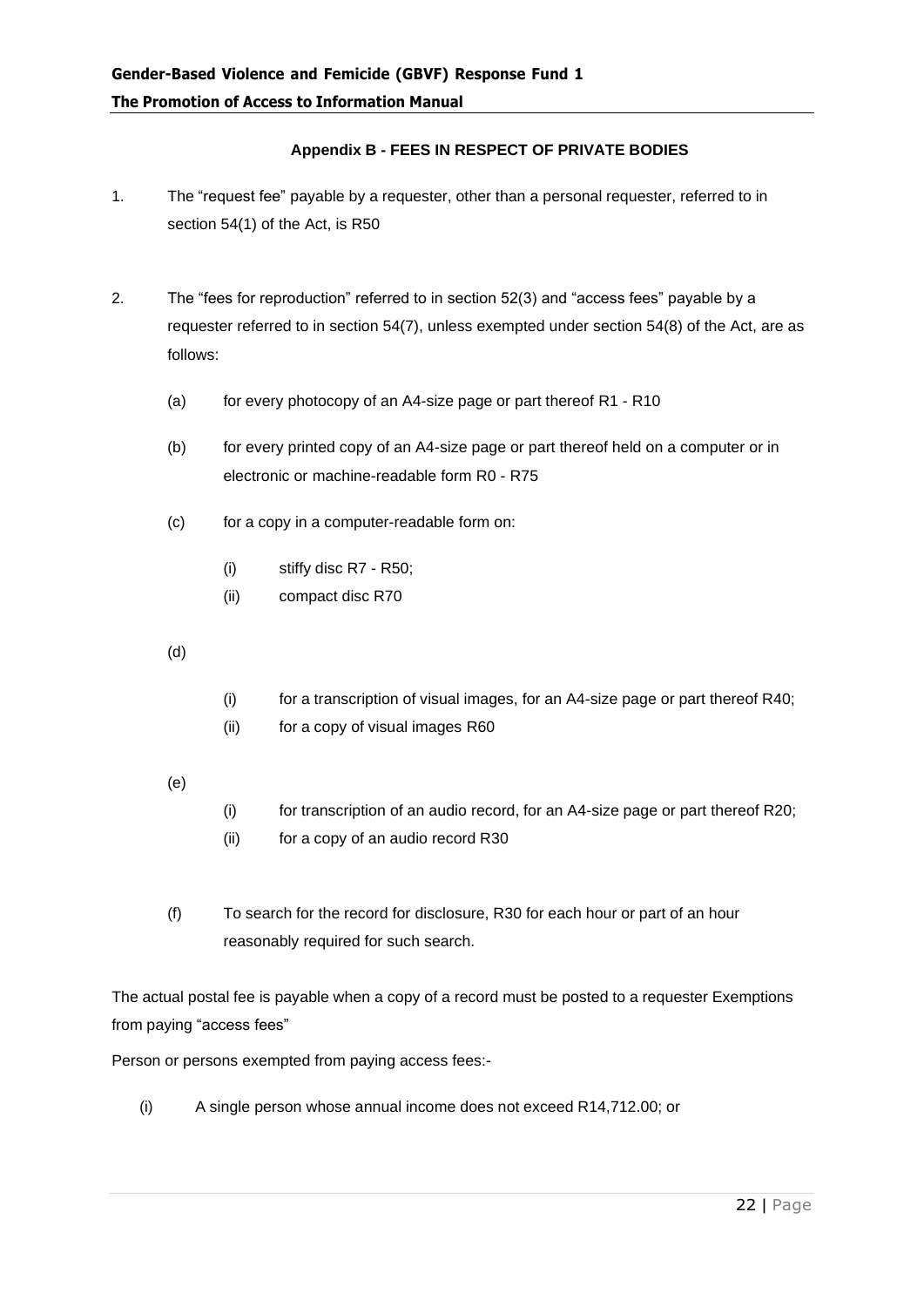(ii) Married persons or a person and his/her life partner whose annual income does not exceed R27,192.00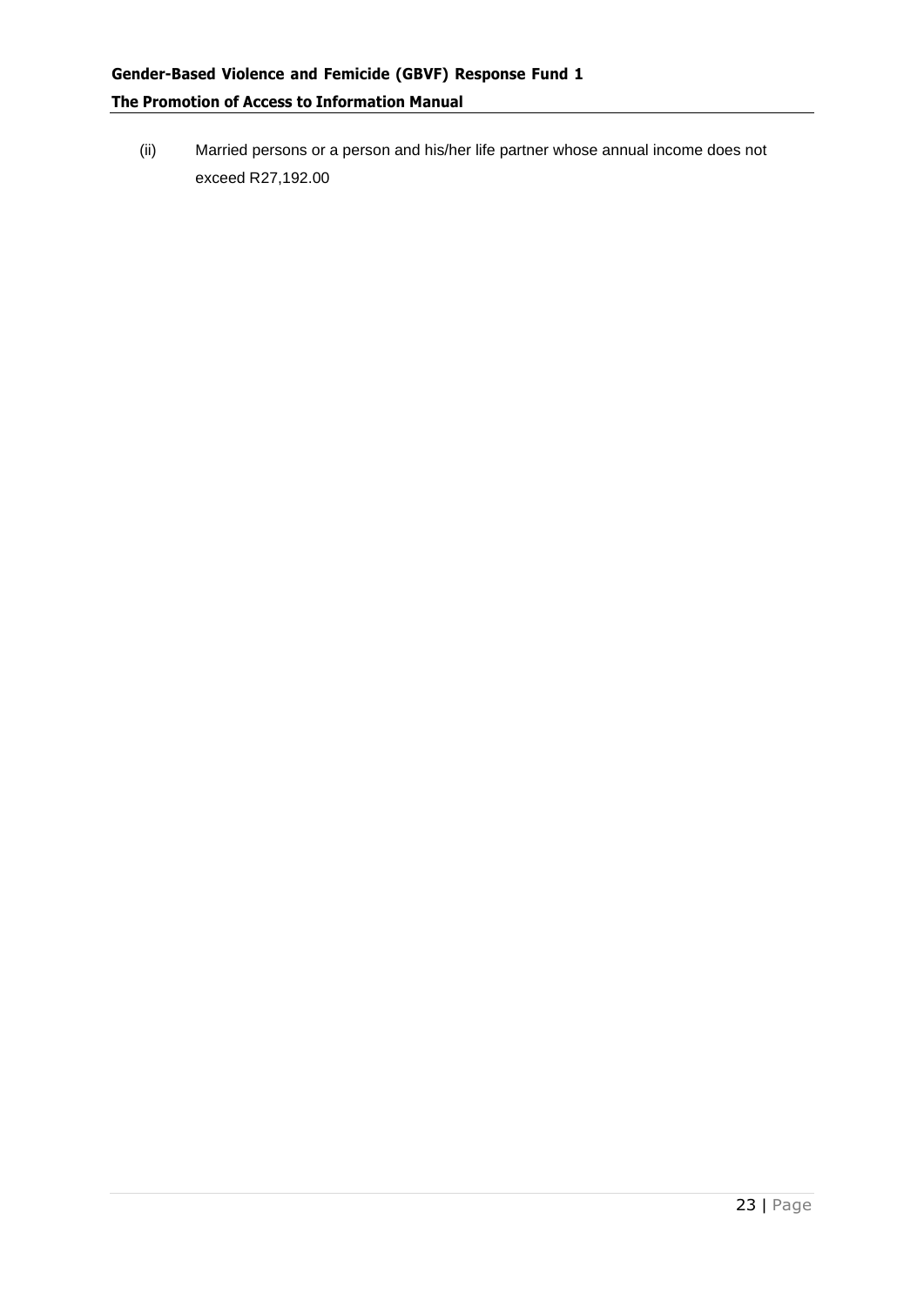## **Appendix C - FORM 1 OBJECTION TO THE PROCESSING OF PERSONAL INFORMATION IN TERMS OF SECTION 11(3) OF POPIA**

#### **REGULATIONS RELATING TO THE PROTECTION OF PERSONAL INFORMATION, 2018**

#### [Regulation 2]

*Note:*

- *1. Affidavits or other documentary evidence as applicable in support of the objection may be attached.*
- *2. If the space provided for in this Form is inadequate, submit information as an Annexure to this Form and sign each page.*
- *3. Complete as is applicable.*

| $\mathbf{A}$                                               | <b>DETAILS OF DATA SUBJECT</b> |
|------------------------------------------------------------|--------------------------------|
| Name(s) and<br>surname/registered<br>name of data subject: |                                |
| Unique Identifier/<br><b>Identity Number</b>               |                                |
| Residential, postal or<br>business address:                |                                |
|                                                            |                                |
|                                                            |                                |
|                                                            | Code (<br>$\mathcal{E}$        |
| Contact number(s):                                         |                                |
| Fax number / E-mail<br>address:                            |                                |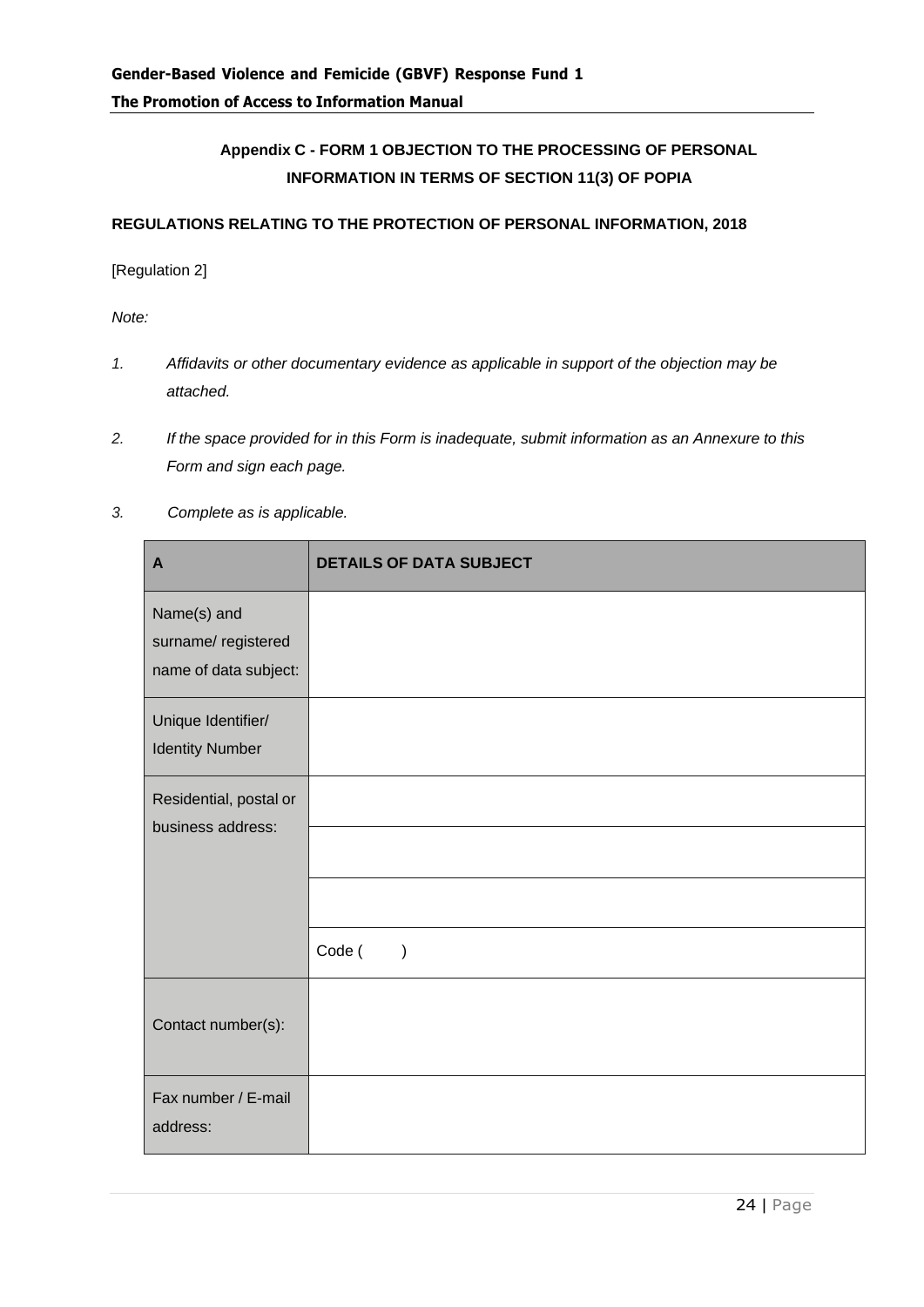## **Gender-Based Violence and Femicide (GBVF) Response Fund 1**

## **The Promotion of Access to Information Manual**

| $\, {\bf B}$                                                        | <b>DETAILS OF RESPONSIBLE PARTY</b>                                                                              |
|---------------------------------------------------------------------|------------------------------------------------------------------------------------------------------------------|
| Name(s) and<br>surname/ Registered<br>name of responsible<br>party: |                                                                                                                  |
| Residential, postal or<br>business address:                         |                                                                                                                  |
|                                                                     |                                                                                                                  |
|                                                                     | Code (<br>$\mathcal{E}$                                                                                          |
| Contact number(s):                                                  |                                                                                                                  |
| Fax number/ E-mail<br>address:                                      |                                                                                                                  |
| $\mathbf C$                                                         | REASONS FOR OBJECTION IN TERMS OF SECTION 11(1)(d) to (f)<br>(Please provide detailed reasons for the objection) |
|                                                                     |                                                                                                                  |
|                                                                     |                                                                                                                  |
|                                                                     |                                                                                                                  |
|                                                                     |                                                                                                                  |
|                                                                     |                                                                                                                  |
|                                                                     |                                                                                                                  |
|                                                                     |                                                                                                                  |
|                                                                     |                                                                                                                  |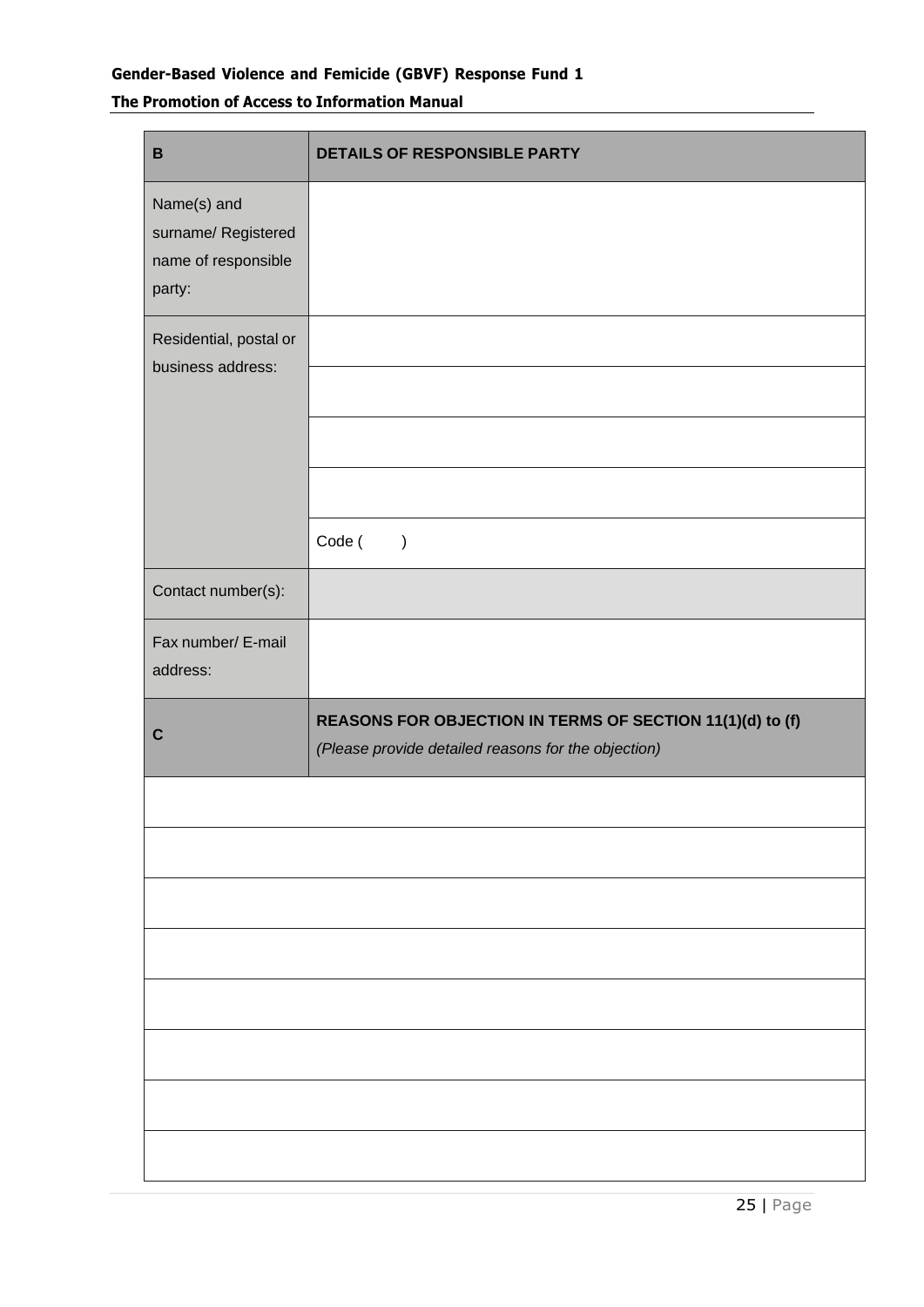## **Gender-Based Violence and Femicide (GBVF) Response Fund 1**

## **The Promotion of Access to Information Manual**

Signed at .......................................... this ...................... day of ...........................20………...

............................................................

*Signature of data subject/designated person*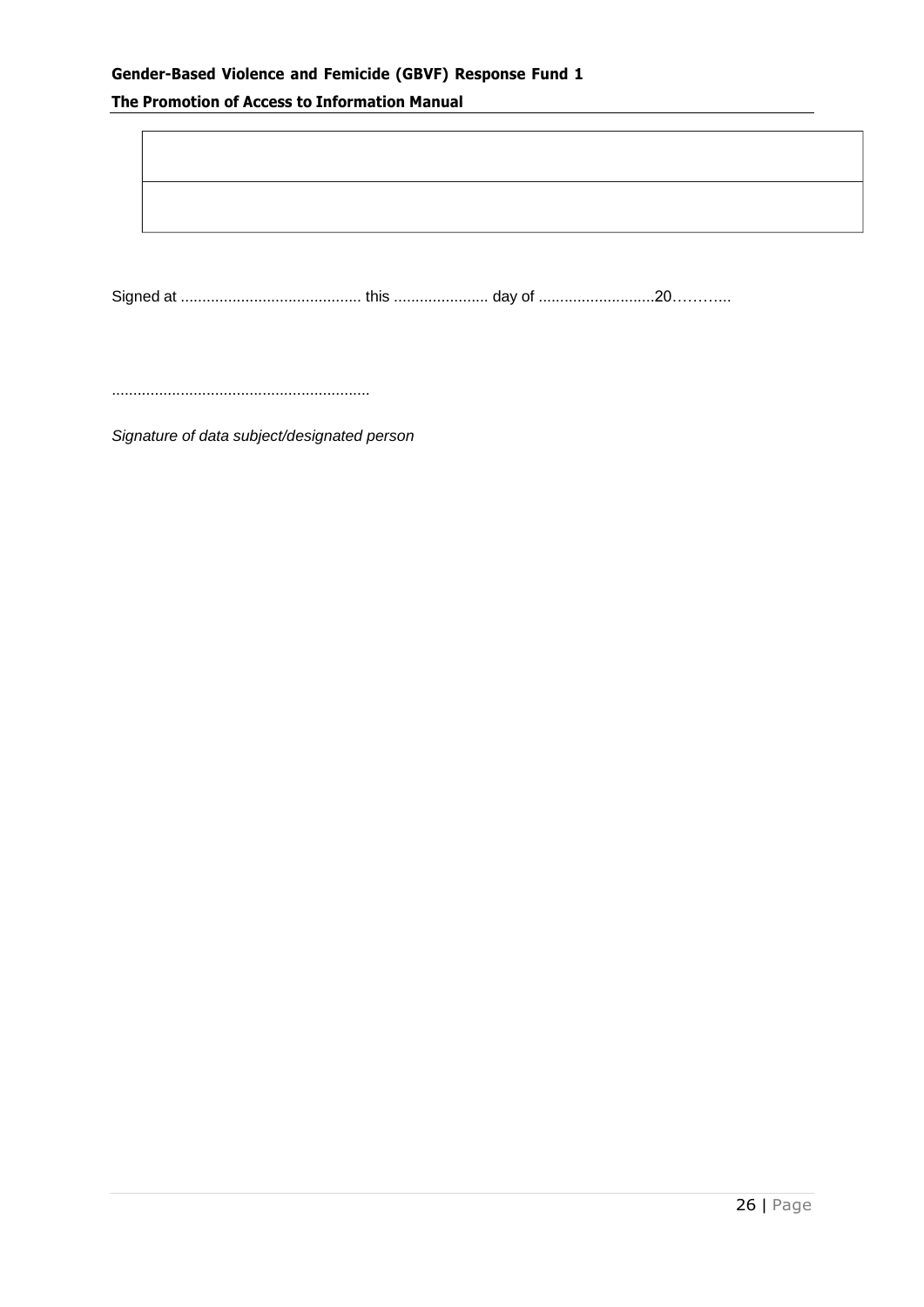#### **Appendix D - FORM 2**

## **REQUEST FOR CORRECTION OR DELETION OF PERSONAL INFORMATION OR DESTROYING OR DELETION OF RECORD OF PERSONAL INFORMATION IN TERMS OF SECTION 24(1) OF THE PROTECTION OF PERSONAL INFORMATION ACT, 2013 (ACT NO. 4 OF 2013)**

#### **REGULATIONS RELATING TO THE PROTECTION OF PERSONAL INFORMATION, 2018**

[Regulation 3]

*Note:*

- *1. Affidavits or other documentary evidence as applicable in support of the request may be attached.*
- *2. If the space provided for in this Form is inadequate, submit information as an Annexure to this Form and sign each page.*
- *3. Complete as is applicable.*

Mark the appropriate box with an "x".

#### **Request for:**



Correction or deletion of the personal information about the data subject which is in possession or under the control of the responsible party.

Destroying or deletion of a record of personal information about the data subject which is in possession or under the control of the responsible party and who is no longer authorised to retain the record of information.

| A                                                            | <b>DETAILS OF THE DATA SUBJECT</b> |
|--------------------------------------------------------------|------------------------------------|
| Name(s) and surname<br>/ registered name of<br>data subject: |                                    |
|                                                              |                                    |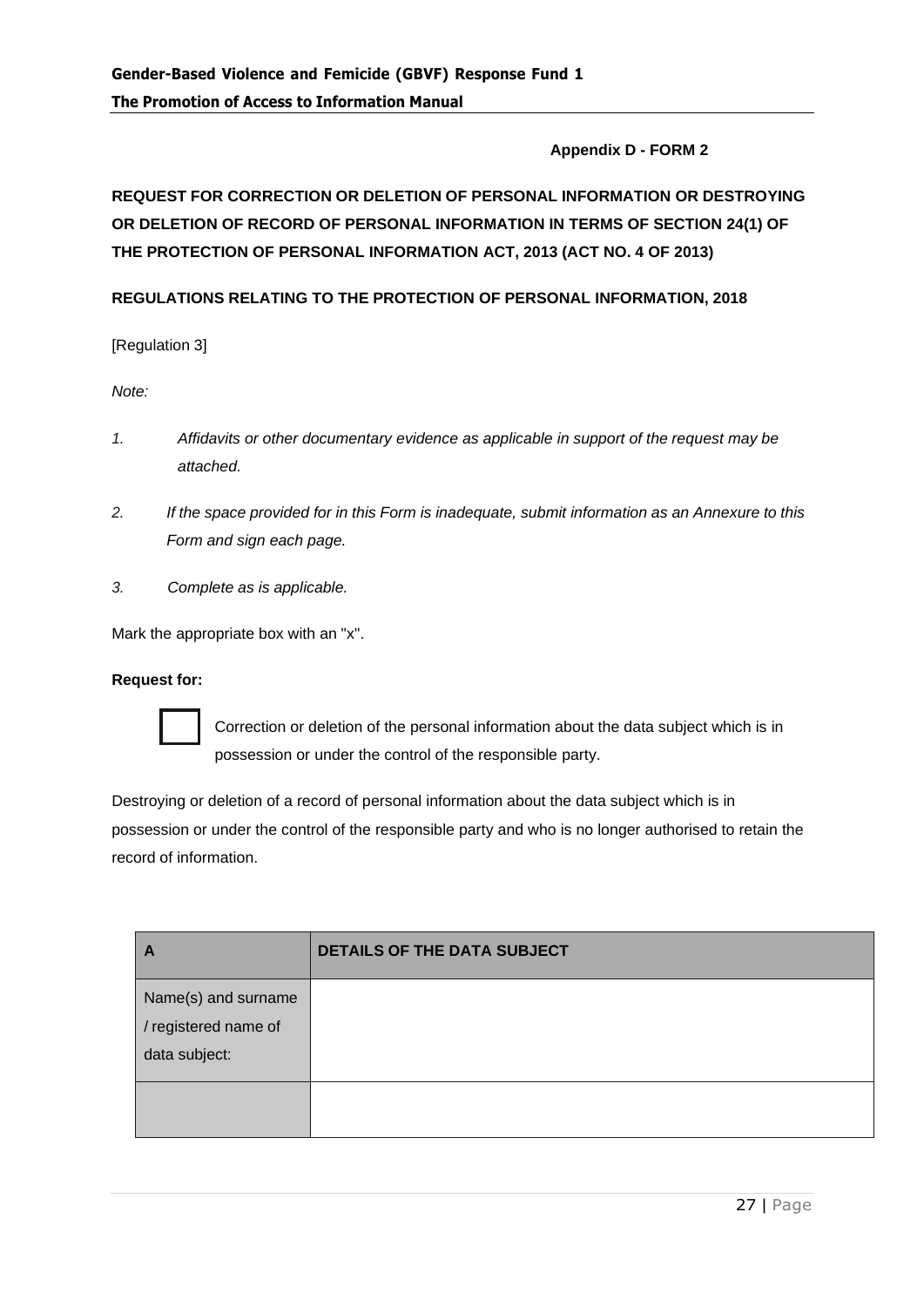## **Gender-Based Violence and Femicide (GBVF) Response Fund 1 The Promotion of Access to Information Manual**

| Unique identifier/<br><b>Identity Number:</b> |                                                                      |
|-----------------------------------------------|----------------------------------------------------------------------|
|                                               |                                                                      |
| Residential, postal or<br>business address:   |                                                                      |
|                                               |                                                                      |
|                                               | Code (<br>$\mathcal{C}$                                              |
| Contact number(s):                            |                                                                      |
| Fax number/E-mail                             |                                                                      |
| address:                                      |                                                                      |
| B                                             | <b>DETAILS OF RESPONSIBLE PARTY</b>                                  |
| Name(s) and surname                           |                                                                      |
| / registered name of                          |                                                                      |
| responsible party:                            |                                                                      |
| Residential, postal or                        |                                                                      |
| business address:                             |                                                                      |
|                                               |                                                                      |
|                                               | Code (<br>$\lambda$                                                  |
| Contact number(s):                            |                                                                      |
| Fax number/ E-mail                            |                                                                      |
| address:                                      |                                                                      |
| $\mathbf C$                                   | INFORMATION TO BE CORRECTED/DELETED/ DESTRUCTED/<br><b>DESTROYED</b> |
|                                               |                                                                      |
|                                               |                                                                      |